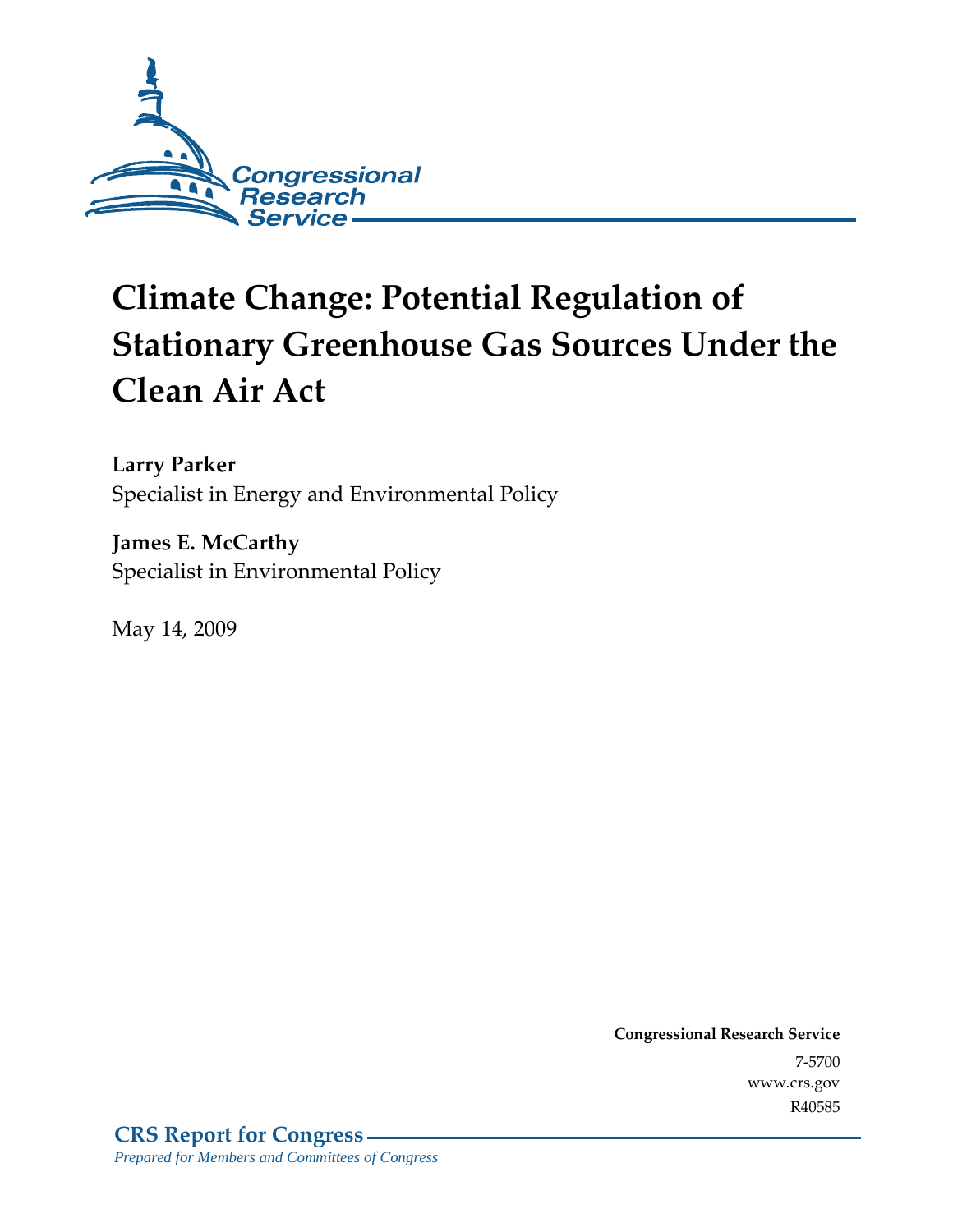## **Summary**

In the  $111<sup>th</sup>$  Congress, both the House and Senate committees of jurisdiction are expected to give climate change legislation high priority. The House Energy and Commerce Committee has already held hearings on draft legislation, and expects to hold markup before Memorial Day. The schedule for Senate action is less certain, but presumably it will follow House consideration. With the inauguration of President Obama, there is a proponent of greenhouse gas (GHG) legislation in the White House, as well, markedly improving the prospects for enacting some sort of legislation to reduce GHG emissions.

Although new legislation to address greenhouse gases is a leading priority of the President and many members of Congress, the ability to limit these emissions already exists under various Clean Air Act authorities that Congress has enacted, a point underlined by the Supreme Court in an April 2007 decision, *Massachusetts v. EPA*. Indeed, the EPA has already began the process that could lead to greenhouse gas regulations for motor vehicles in response to that court decision.

Thus, controlling GHGs could follow a two-track approach, with Congress and the Administration pursuing new legal authority (for cap-and-trade, carbon tax, or other mechanisms) at the same time that the Administration, through the Environmental Protection Agency (EPA), exercises existing authority under the Clean Air Act to begin regulation of greenhouse gas emissions.

The key to using the Clean Air Act's authority is for the EPA Administrator to find that GHG emissions are air pollutants that endanger public health or welfare. The Administrator proposed such an endangerment finding April 17, 2009, beginning a public comment period that is expected to run through June. It should be noted, despite EPA's apparent commitment to move forward with an endangerment finding, that EPA Administrator Jackson and others in the Administration have made clear their preference that Congress address the climate issue through new legislation.

If an endangerment finding is finalized, the agency could proceed to set GHG emission standards for motor vehicles. (A separate report, CRS Report R40506, *Cars and Climate: What Can EPA Do to Control Greenhouse Gases from Mobile Sources?*, discusses the endangerment finding and possible controls on mobile source GHGs.) The finding might also lead the agency and state permitting authorities to establish controls for stationary sources, including electric power plants and other industrial sources that account for the largest share of GHG emissions.

This report discusses EPA's authority to control GHG emissions from stationary sources under the Act, and the various options that EPA could exercise. Of these, perhaps the strongest basis for establishing a traditional regulatory approach would be Section 111 of the CAA, which provides authority to set New Source Performance Standards and, under Section 111(d), requires the states to control emissions from existing sources of the same pollutants. Other sections of the Act, not previously used, might provide authority to establish a cap-and-trade system for GHG emissions.

The report is not a legal analysis. Our intention is to describe legal issues and arguments that have been raised and to discuss potential EPA approaches to their resolution, without drawing legal conclusions.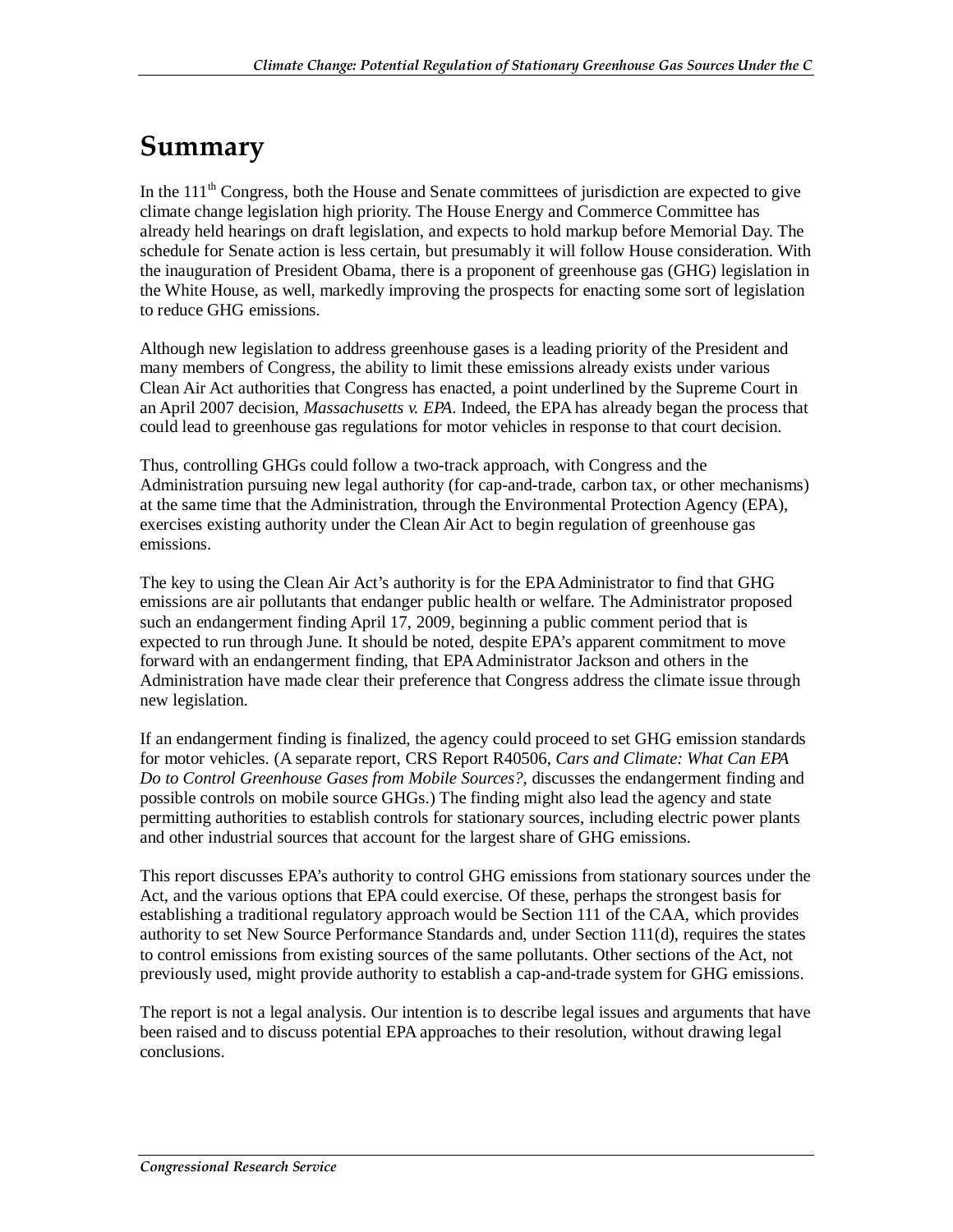## **Contents**

| Path 1: Regulating GHG through National Ambient Air Quality Standards (NAAQS)6 |
|--------------------------------------------------------------------------------|
|                                                                                |
|                                                                                |
|                                                                                |
|                                                                                |
|                                                                                |
| Path 3: Regulating GHGs through Sections 111 as Designated Air Pollutants 11   |
|                                                                                |
|                                                                                |
| Going Off the Beaten Path: Regulating under Section 115 or Title VI 13         |
|                                                                                |
|                                                                                |
|                                                                                |
| Forcing Commercialization of Technology Through a Regulatory Requirement: An   |
|                                                                                |
|                                                                                |
|                                                                                |
|                                                                                |
|                                                                                |
|                                                                                |
|                                                                                |
|                                                                                |
|                                                                                |
|                                                                                |

## **Figures**

| Figure 1. Number of FGD Units and Cumulative Gigawatt (GW) Capacity of FGD Units: |  |
|-----------------------------------------------------------------------------------|--|
|                                                                                   |  |

## **Tables**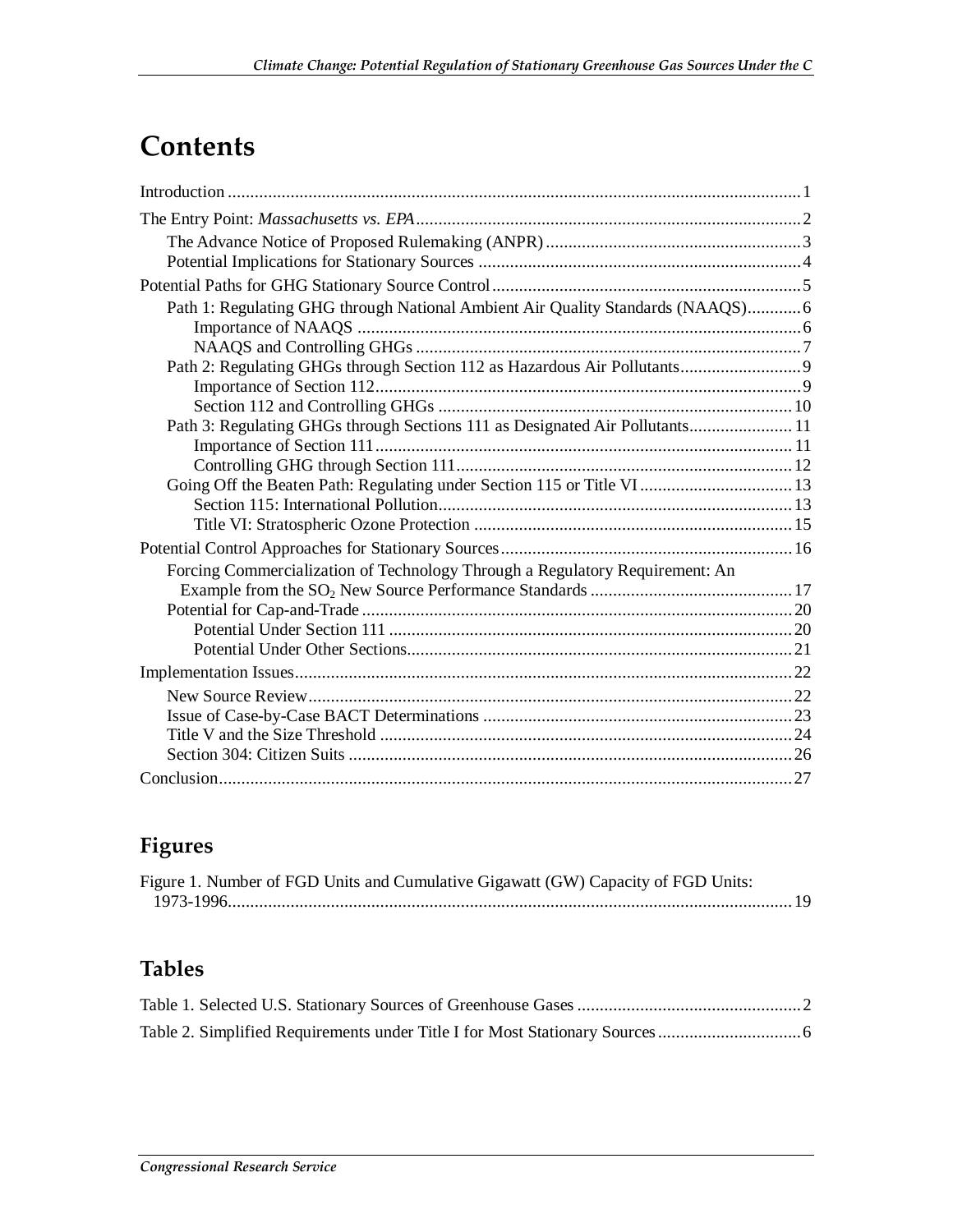## **Contacts**

|--|--|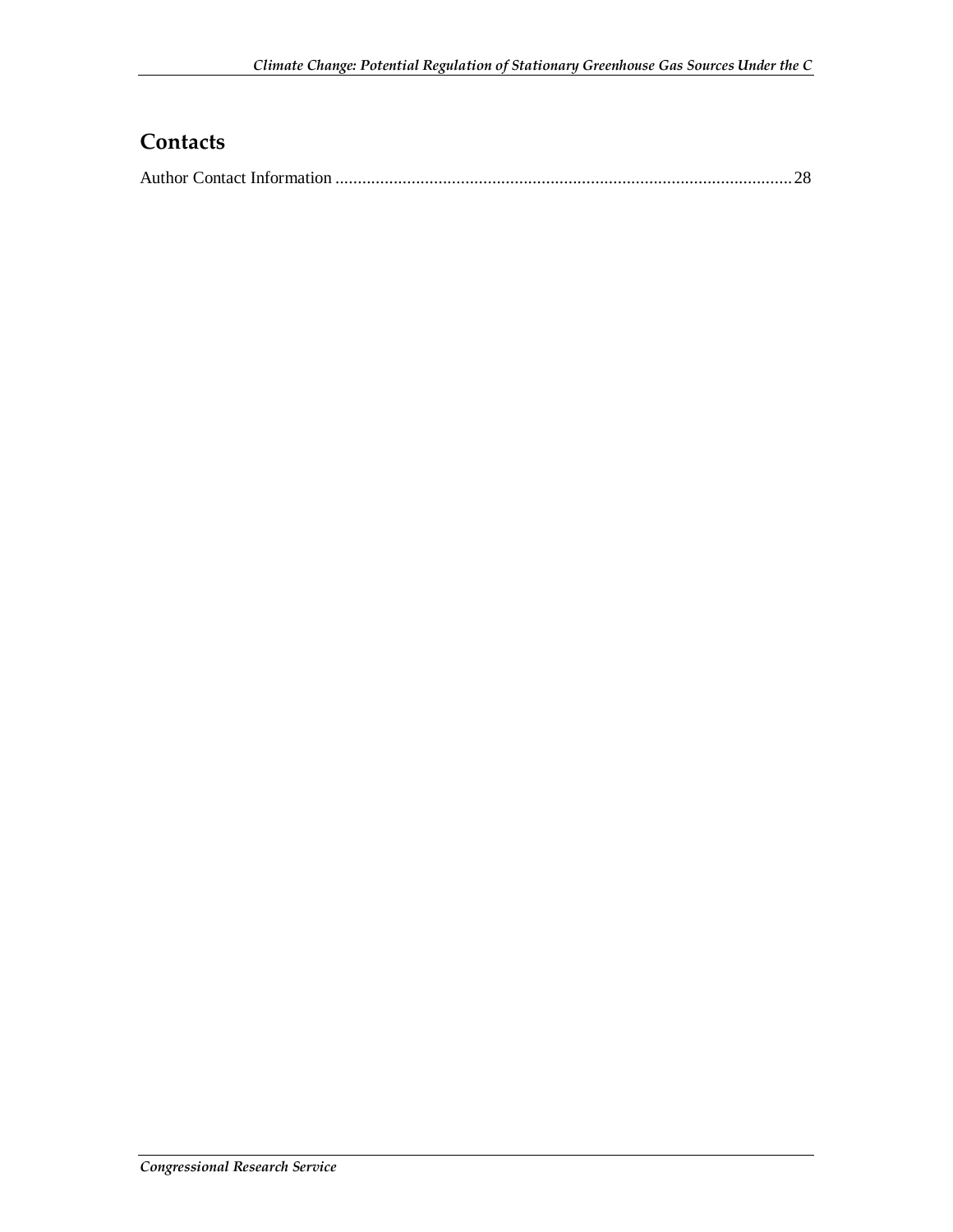## **Introduction**

In the  $111<sup>th</sup>$  Congress, both the House and Senate committees of jurisdiction are expected to give climate change legislation high priority. The House Energy and Commerce Committee has already held hearings on draft legislation, and expects to hold markup before Memorial Day. The schedule for Senate action is less certain, but presumably it will follow House consideration. With the inauguration of President Obama, there is a proponent of greenhouse gas (GHG) legislation in the White House, as well, markedly increasing the probability for enacting some sort of legislation to reduce GHG emissions. The President has said that a new energy, environment, and climate policy will be "a leading priority of my presidency, and a defining test of our time."

Although new legislation to address greenhouse gases is a leading priority of the President and many members of Congress, the ability to limit these emissions already exists under various Clean Air Act (CAA) authorities that Congress has enacted, a point underlined by the Supreme Court in an April 2007 decision (discussed below). Indeed, the U.S. Environmental Protection Agency (EPA) has already begun the process that could lead to greenhouse gas regulations for mobile sources in response to court decisions.

If EPA moves to regulate greenhouse gases from mobile sources, legal and policy drivers would be activated that could lead to regulation of stationary sources as well. The legal drivers are beyond the scope of this report, which is focused on the policy options and control alternatives available to EPA if it were to use existing authorities to regulate greenhouse gases from stationary sources.

Indeed, stationary sources are the major sources of the country's greenhouse gas emissions. Overall, 72% of U.S. emissions of greenhouse gas come from stationary sources (the remainder come from mobile sources). As indicated in Table 1, relatively large sources of fossil-fuel combustion and other sources are responsible for about one-half the country's total emissions. If EPA were to embark on a serious effort to reduce greenhouse gas emissions, stationary sources, and in particular large stationary sources, would have to be included. This concentration of greenhouse gas emissions is even more important from a policy standpoint: reductions in greenhouse gas emissions from these sectors are likely to be more timely and cost-effective than attempts to reduce emissions from the transport sector.

This report discusses three major paths and two alternate paths of statutory authorities that have been identified by EPA and others as possible avenues the agency might take in addressing greenhouse gas emissions under existing CAA provisions. After discussing the approaches, we identify categories of control options EPA could consider, including an EPA-coordinated cap-andtrade program. Then we discuss the administrative difficulties in using the Clean Air Act for greenhouse gas control, particularly New Source Review and Title V permitting requirements. Finally, we conclude by putting the issue into the context of previous environmental challenges the CAA has faced.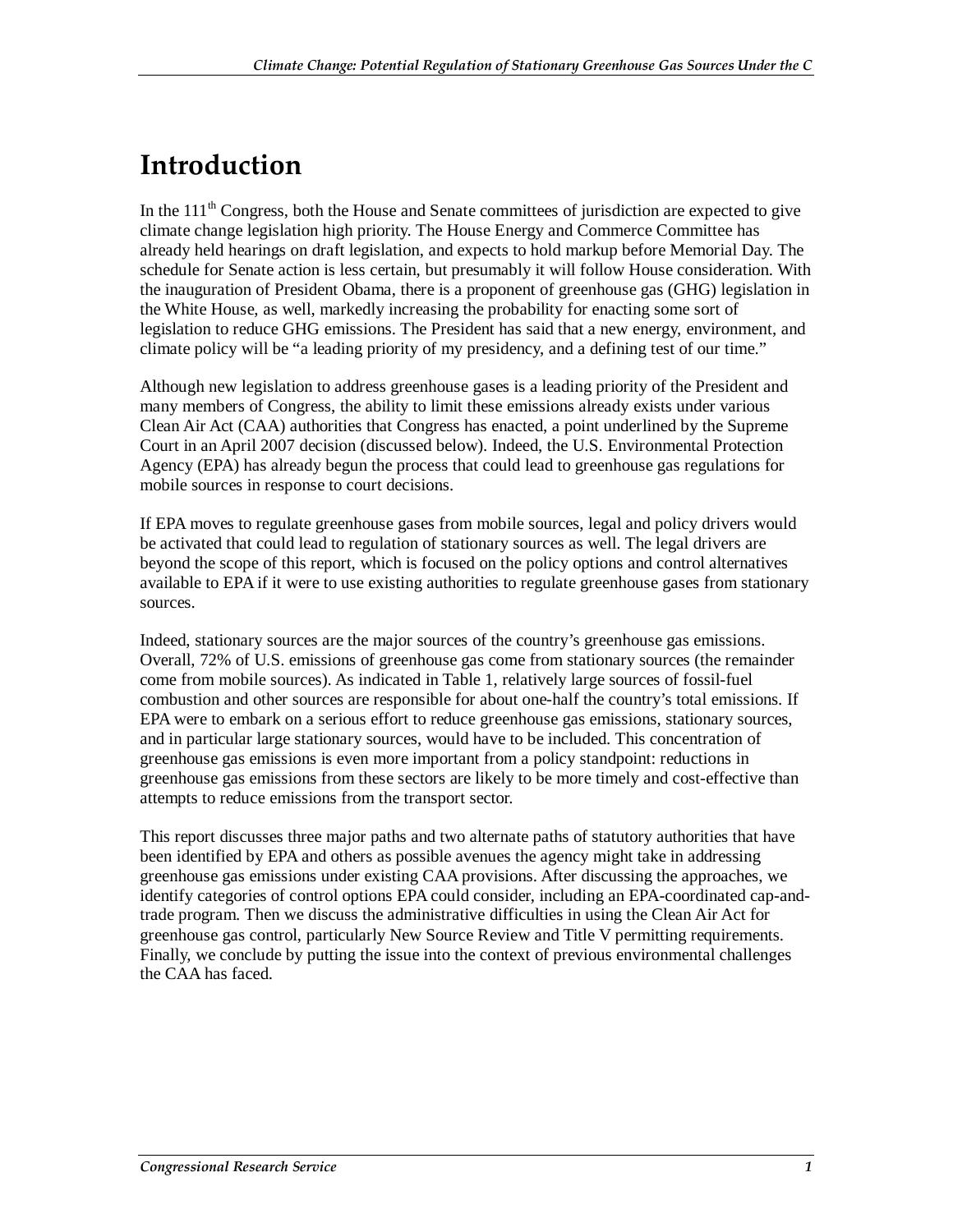| Source                                                                                                                                                             | <b>2007 Emissions</b> | % of Total GHGs |  |  |  |  |
|--------------------------------------------------------------------------------------------------------------------------------------------------------------------|-----------------------|-----------------|--|--|--|--|
| Electricity Generation (CO <sub>2</sub> , CH <sub>4</sub> , N <sub>2</sub> O)                                                                                      |                       |                 |  |  |  |  |
| Coal-fired                                                                                                                                                         | 1977.7                | 27.8%           |  |  |  |  |
| Natural gas-fired                                                                                                                                                  | 374.I                 | 5.3%            |  |  |  |  |
| Fuel Oil-fired                                                                                                                                                     | 55.4                  | 0.8%            |  |  |  |  |
| Industrial fossil-fuel combustion $(CO_2, CH_4, N_2O)$<br>Mostly Petroleum refineries, chemicals, primary metals, paper, food,<br>and nonmetallic mineral products |                       |                 |  |  |  |  |
| Coal-fired                                                                                                                                                         | 108.1                 | 1.5%            |  |  |  |  |
| Natural gas-fired                                                                                                                                                  | 385.6                 | 5.4%            |  |  |  |  |
| <b>Fuel Oil-fired</b>                                                                                                                                              | 353.3                 | 5.0%            |  |  |  |  |
| <b>Industrial Processes</b>                                                                                                                                        |                       |                 |  |  |  |  |
| Iron and Steel<br>Production (CO <sub>2</sub> ,<br>CH <sub>4</sub>                                                                                                 | 74.3                  | 1.0%            |  |  |  |  |
| Cement<br>Production (CO <sub>2</sub> )                                                                                                                            | 44.5                  | 0.6%            |  |  |  |  |
| Nitric Acid<br>Production $(N_2O)$                                                                                                                                 | 21.7                  | 0.3%            |  |  |  |  |
| Substitution of<br><b>Ozone Depleting</b><br>Substances (HFCs)                                                                                                     | 108.3                 | 1.5%            |  |  |  |  |
| Other                                                                                                                                                              |                       |                 |  |  |  |  |
| Natural Gas<br>Systems (CO <sub>2</sub> ,<br>CH <sub>4</sub>                                                                                                       | 133.4                 | 1.9%            |  |  |  |  |
| <b>Waste Incineration</b><br>$(CO_2, N_2O)$                                                                                                                        | 21.2                  | 0.3%            |  |  |  |  |
| <b>TOTAL</b>                                                                                                                                                       | 3657.6                | 51.3%           |  |  |  |  |

#### **Table 1. Selected U.S. Stationary Sources of Greenhouse Gases**

**Source:** EPA inventory, April 2009.

## **The Entry Point:** *Massachusetts vs. EPA*

A regulatory approach using existing Clean Air Act authorities has been under consideration at EPA for more than a decade. In 1998, EPA's General Counsel, Jonathan Cannon, concluded in a memorandum to the EPA Administrator that greenhouse gases were air pollutants within the Clean Air Act's definition of the term, and therefore could be regulated under the Act.<sup>1</sup> Relying on the Cannon memorandum as well as the statute itself, on October 20, 1999, a group of 19

 1 Memorandum from Jonathan Z. Cannon, EPA General Counsel, to Carol M. Browner, EPA Administrator, EPA's Authority to Regulate Pollutants Emitted by Electric Power Generation Sources (April 10, 1998).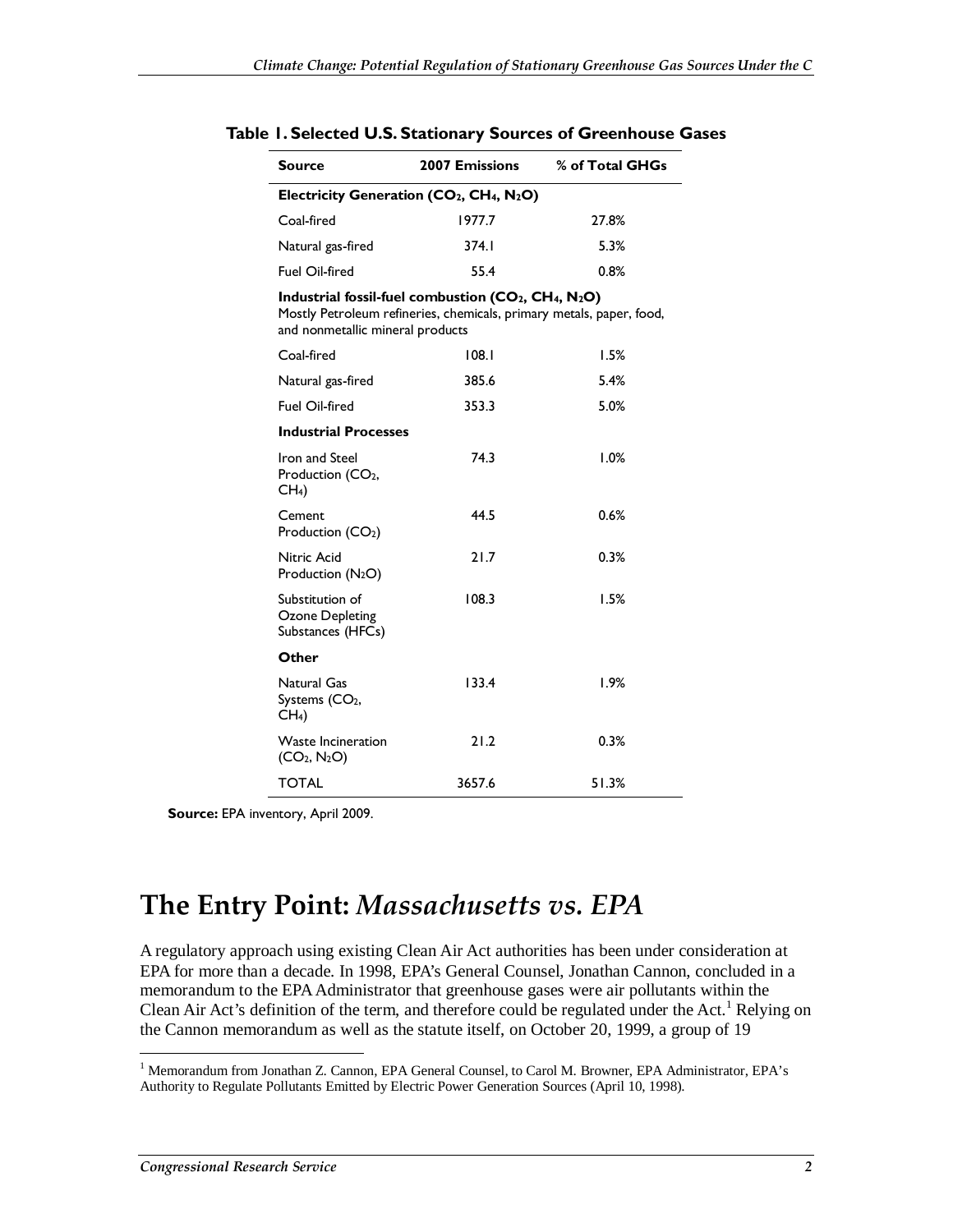organizations petitioned EPA to regulate greenhouse gas emissions from new motor vehicles under Section 202 of the Act.<sup>2</sup> Section 202 gives the EPA Administrator broad authority to set "standards applicable to the emission of any air pollutant from any class or classes of new motor vehicles" if in her judgment they contribute to air pollution which "may reasonably be anticipated to endanger public health or welfare."

EPA denied the petition in 2003<sup>3</sup> on the basis of a new General Counsel memorandum issued the same day in which the General Counsel concluded that the CAA does not grant EPA authority to regulate  $CO<sub>2</sub>$  and other GHG emissions based on their climate change impacts.<sup>4</sup> The denial was challenged by Massachusetts, eleven other states, and various other petitioners in a case that ultimately reached the Supreme Court. In an April 2, 2007 decision (*Massachusetts v. EPA*), the Court found by 5-4 that EPA *does* have authority to regulate greenhouse gas emissions, since the emissions are clearly "air pollutants" under the Clean Air Act's definition of that term.<sup>5</sup> The Court's majority concluded that EPA must, therefore, decide whether emissions of these pollutants from new motor vehicles contribute to air pollution that may reasonably be anticipated to endanger public health or welfare. If it makes this finding of endangerment, the Act requires the agency to establish standards for emissions of the pollutants.<sup>6</sup>

### **The Advance Notice of Proposed Rulemaking (ANPR)**

For nearly two years following the Court's decision, the Bush Administration's EPA did not respond to the original petition nor make a finding regarding endangerment. Its only formal action following the Court decision was to issue a detailed information request, called an Advance Notice of Proposed Rulemaking (ANPR), on July 30, 2008.<sup>7</sup>

The ANPR occupied 167 pages of the *Federal Register*. Besides requesting information, it took the unusual approach of presenting statements from the Office of Management and Budget, four Cabinet Departments (Agriculture, Commerce, Transportation, and Energy), the Chairman of the Council on Environmental Quality, the Director of the President's Office of Science and Technology Policy, the Chairman of the Council of Economic Advisers, and the Chief Counsel for Advocacy at the Small Business Administration, each of whom expressed their objections to

<sup>&</sup>lt;sup>2</sup> The lead petitioner was the International Center for Technology Assessment (ICTA). The petition may be found on their website at http://www.icta.org/doc/ghgpet2.pdf.

<sup>&</sup>lt;sup>3</sup> The agency argued that it lacked statutory authority to regulate greenhouse gases: Congress "was well aware of the global climate change issue" when it last comprehensively amended the Clean Air Act in 1990, according to the agency, but "it declined to adopt a proposed amendment establishing binding emissions limitations." Massachusetts v. EPA, 549 U.S. 497 (2007).

<sup>&</sup>lt;sup>4</sup> Memorandum from Robert E. Fabricant, EPA General Counsel, to Marianne L. Horinko, EPA Acting Administrator, EPA's Authority to Impose Mandatory Controls to Address Global Climate Change Under the Clean Air Act (August 28, 2003).

<sup>&</sup>lt;sup>5</sup> Massachusetts v. EPA, 549 U.S. 497 (2007). The majority held: "The Clean Air Act's sweeping definition of 'air pollutant' includes '*any* air pollution agent or combination of such agents, including *any* physical, chemical ... substance or matter which is emitted into or otherwise enters the ambient air.... ' ... Carbon dioxide, methane, nitrous oxide, and hydrofluorocarbons are without a doubt 'physical [and] chemical ... substances[s] which [are] emitted into ... the ambient air.' The statute is unambiguous."

<sup>6</sup> For further discussion of the Court's decision, see CRS Report RS22665, *The Supreme Court's Climate Change Decision: Massachusetts v. EPA*, by Robert Meltz.

<sup>7</sup> U.S. EPA, "Regulating Greenhouse Gas Emissions Under the Clean Air Act," 73 *Federal Register* 44354, July 30, 2008.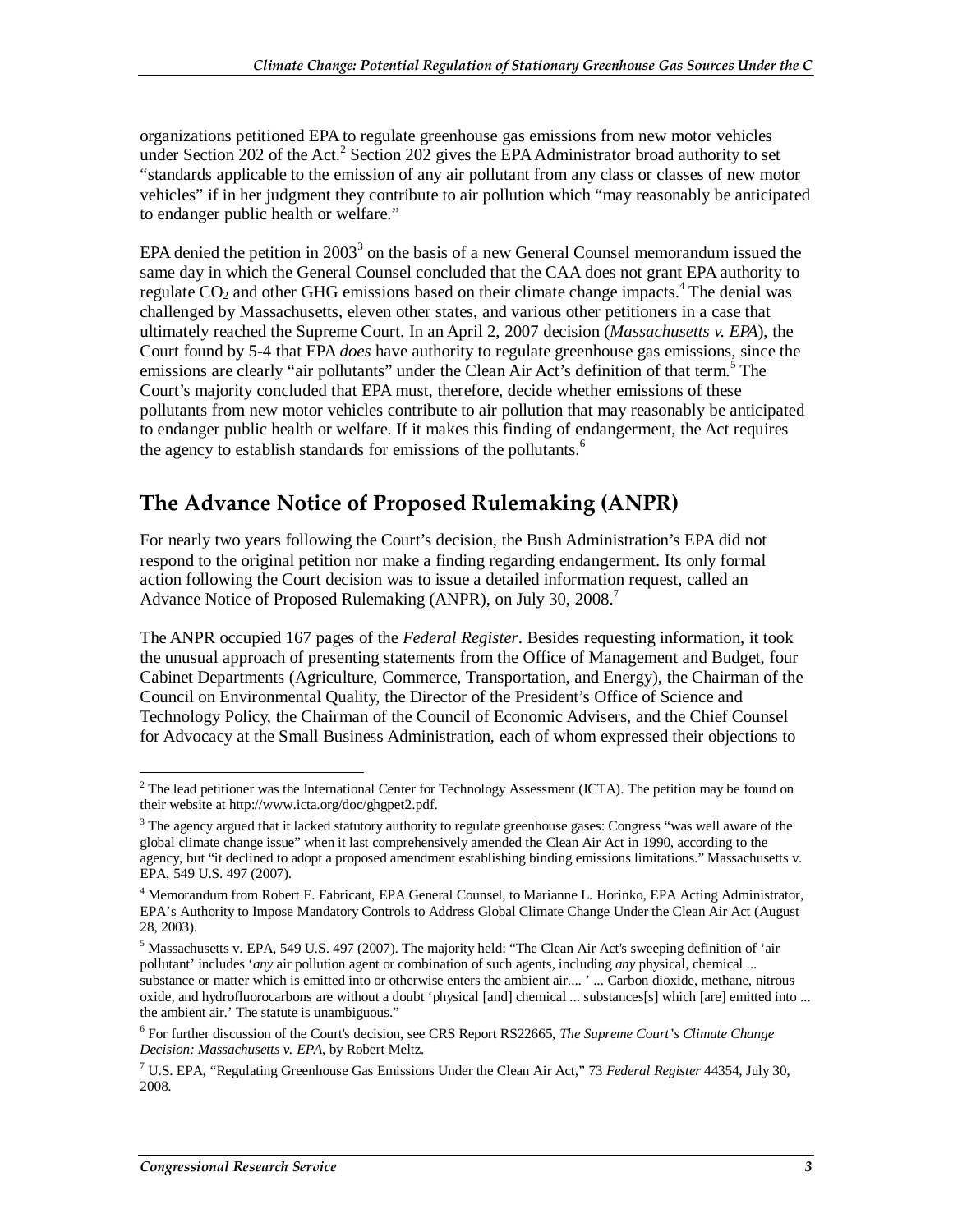regulating greenhouse gas emissions under the Clean Air Act. The OMB statement began by noting that, "The issues raised during interagency review are so significant that we have been unable to reach interagency consensus in a timely way, and as a result, this staff draft cannot be considered Administration policy or representative of the views of the Administration."<sup>8</sup> It went on to state that "... the Clean Air Act is a deeply flawed and unsuitable vehicle for reducing greenhouse gas emissions."<sup>9</sup> The other letters concurred. The ANPR, therefore, was of limited use in reaching a conclusion on the endangerment issue and, in any event, it presents the views of an Administration no longer in office.

The current Administration made review of the endangerment issue a high priority. On April 17, 2009, EPA proposed a finding that GHGs do endanger both public health and welfare and that GHGs from new motor vehicles contribute to that endangerment.<sup>10</sup> Publication of the proposal in the *Federal Register* on April 24 began a 60-day public comment period. In addition, public hearings will be held May 18 in Arlington, VA, and May 21 in Seattle, WA.

## **Potential Implications for Stationary Sources**

While there has been considerable speculation in the literature about the meaning of *Massachusetts v. EPA* for stationary sources, there have also been several attempts to invoke the various authorities of the Clean Air Act to begin controlling greenhouse gas emissions from stationary sources.<sup>11</sup> Among the legal initiatives currently underway are the following:

- In 2006, the EPA revised the New Source Performance Standard (NSPS) for electric utilities and other steam generating units without including any  $CO<sub>2</sub>$ standard, or other requirement. Led by New York, several states filed a petition for review of the new NSPS, challenging the omission of any  $CO<sub>2</sub>$  requirement. In September 2007 the D.C. Circuit Court of Appeals remanded the case back to EPA for further proceedings "in light of *Massachusetts v. EPA*."<sup>12</sup>
- In 2007, EPA Region 8 granted a Prevention of Significant Deterioration (PSD) permit authorizing construction of a waste-coal-fired electric generating plant near Bonanza, Utah. Appealing the decision, the Sierra Club argued to the Agency's Environmental Appeals Board (EAB) that because the Court had found in *Massachusetts v. EPA* that  $CO<sub>2</sub>$  was an air pollutant under the Act, and that EPA has imposed  $CO<sub>2</sub>$  monitoring and reporting requirements, the Bonanza plant was required to install Best Available Control Technology (BACT) for  $CO<sub>2</sub>$ emissions. The EAB rejected the Sierra Club's interpretation of the PSD-NSR language, but remanded it back to Region 8 for reconsideration of a  $CO<sub>2</sub> BACT$ requirement.13 In another PSD-NSR (New Source Review) case, EPA Region 9

<sup>&</sup>lt;sup>8</sup> "Regulating Greenhouse Gas Emissions Under the Clean Air Act," 73 *Federal Register* 44356, July 30, 2008.  $9$  Ibid.

<sup>&</sup>lt;sup>10</sup> Environmental Protection Agency, "Proposed Endangerment and Cause or Contribute Findings for Greenhouse Gases Under Section 202(a) of the Clean Air Act," PrePublication Copy, April 17, 2009, at http://epa.gov/ climatechange/endangerment/downloads/GHGEndangermentProposal.pdf.

<sup>11</sup> For a legal discussion of these initiatives, see CRS Report RL32764, *Climate Change Litigation: A Survey*, by Robert Meltz.

<sup>12</sup> New York v. EPA,, No 06-1322 (D.C. Cir., September 24, 2007)

<sup>&</sup>lt;sup>13</sup> The Board rejected the Region's argument that it was limited by an historical agency interpretation to read "subject" to regulation" as meaning "subject to a statutory or regulatory provision that requires actual control of emissions of that (continued...)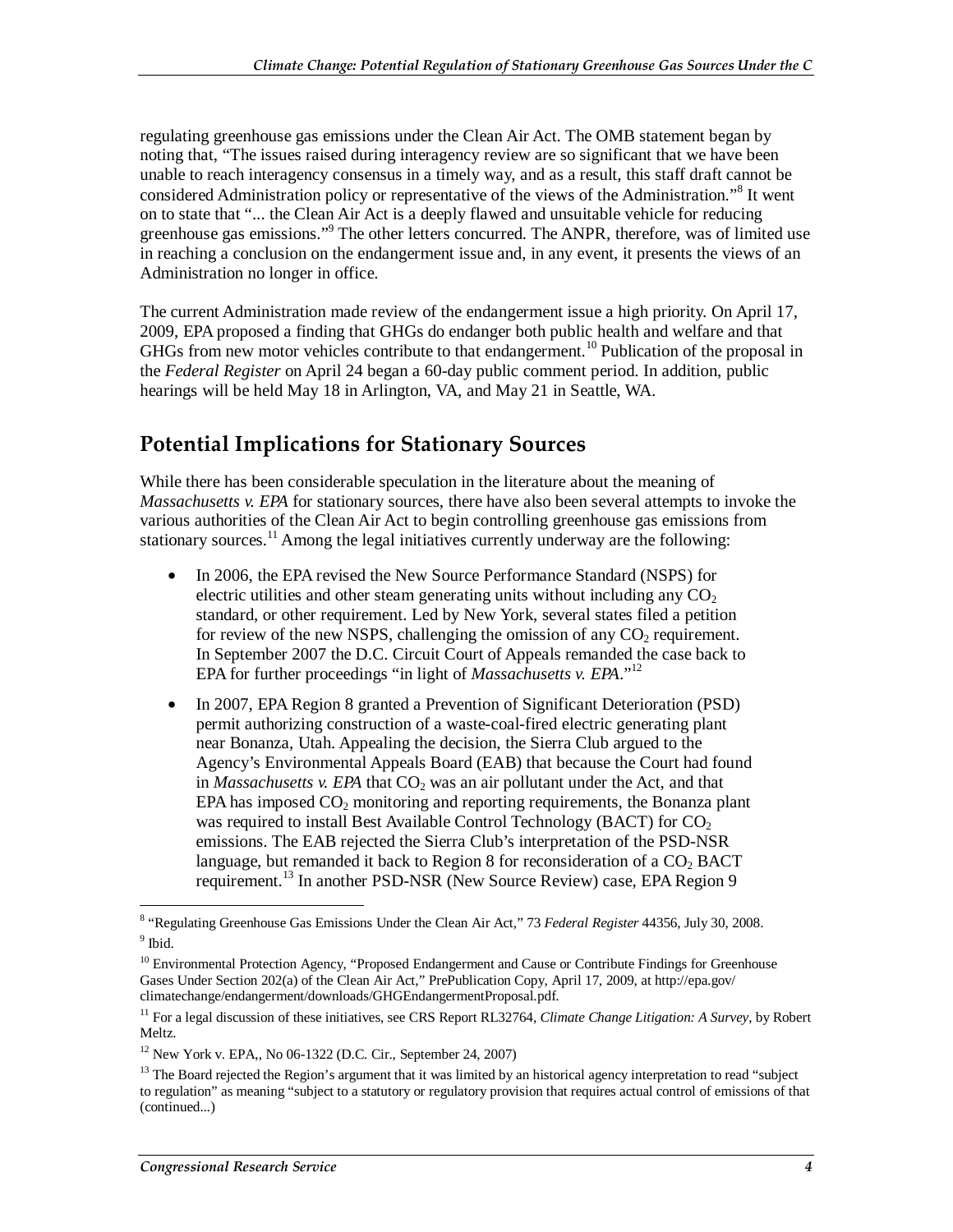filed a motion with the EAB in April 2009 for a voluntary remand of the PSD permit for the Desert Rock coal-fired power plant in New Mexico to allow for a reconsideration of its permit to include a  $CO<sub>2</sub>$  limitation. Region 9 wants to reconsider its decision not to require Desert Rock to install "carbon-ready" integrated gasification combined-cycle technology instead of allowing current pulverized-coal technology.<sup>14</sup>

• In 2009, the Environmental Integrity Project, an environmental group, filed a complaint with the D.C. Circuit Court to force the EPA to review nitrous oxide  $(N_2O)$  emissions from nitric acid plants.<sup>15</sup> The group argues that EPA has not reviewed the NSPS for such plants since 1984, despite the statutory requirements for periodic reviews.

It should be noted that amidst this legal activity and EPA's apparent commitment to move forward with an endangerment finding, EPA Administrator Jackson and others in the Administration have made clear that their preference would be for Congress to address the climate issue through new legislation. In the press release announcing the proposed endangerment finding, the agency stated, "Notwithstanding this required regulatory process, both President Obama and Administrator Jackson have repeatedly indicated their preference for comprehensive legislation to address this issue and create the framework for a clean energy economy."

## **Potential Paths for GHG Stationary Source Control**

When looking at the CAA from the point of view of reducing GHGs from stationary sources, three existing paths are available. As indicated in Table 2, the three paths are (1) to regulate GHGs as criteria air pollutants, (2) to regulate GHGs as hazardous air pollutants, or (3) to regulate GHGs as designated air pollutants. Each of these paths are discussed below, along with two lesser explored trails: Section 115 and Title VI.

**.** 

<sup>(...</sup>continued)

pollutant." Since EPA has yet to issue a CAA regulation requiring actual control of  $CO<sub>2</sub>$  emissions, Region 8 argued, BACT for  $CO<sub>2</sub>$  is not required. Hence, the Board remanded the permit to the Region for it to reconsider whether to impose a CO2 BACT limit. Deseret Power Electric Cooperative, PSD Appeal No. 07-03 (E.A.B. November 13, 2008). <sup>14</sup> For more information on Desert Rock's PSD-NSR permit, see http://www.epa.gov/region09/air/permit/desert-rock/.

<sup>&</sup>lt;sup>15</sup> Complaint at 2, *Environmental Integrity Project v. EPA*, No. 1:09-cv-00218 (D.C. Circuit, filled February 4, 2009).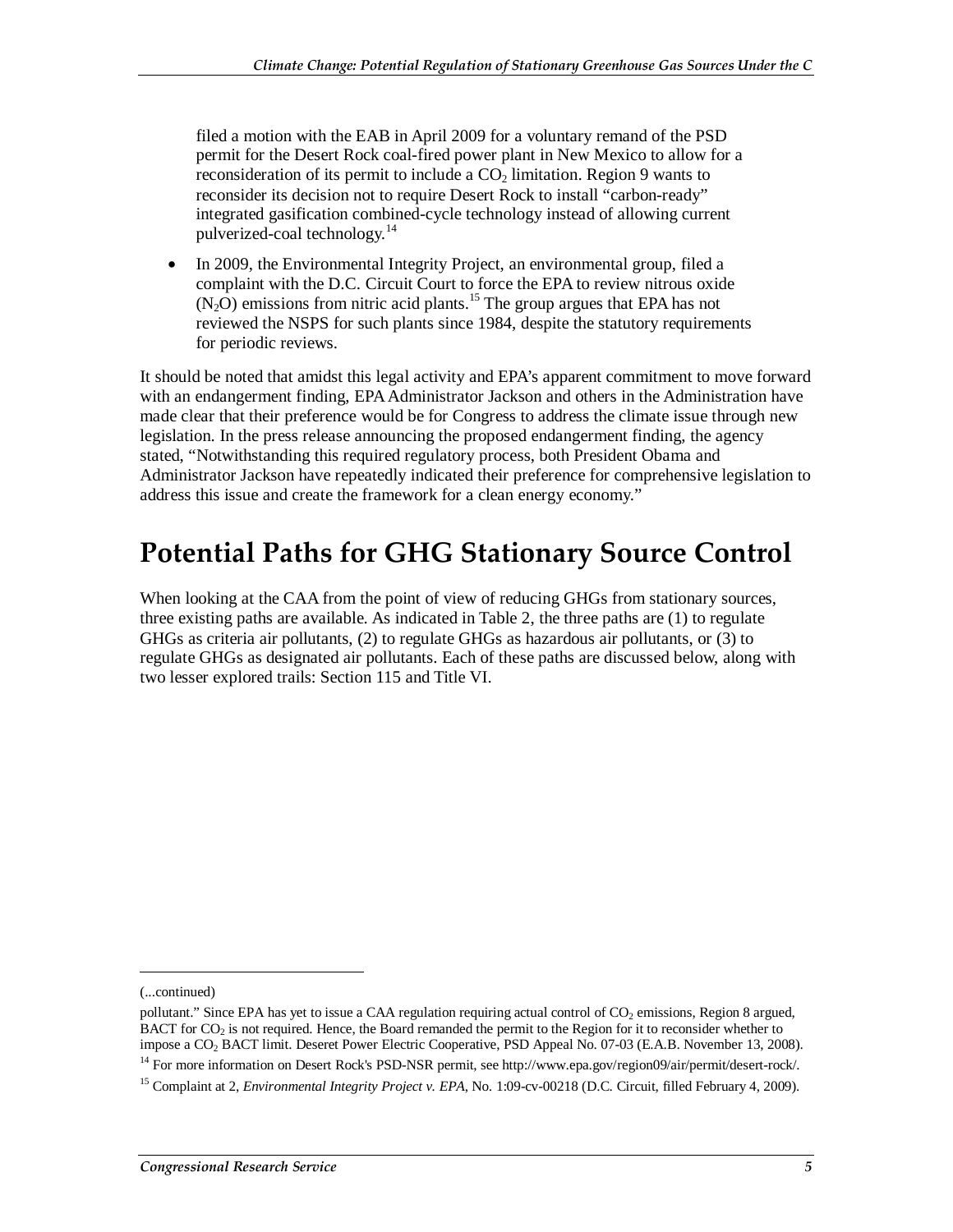|                                | Section 109<br>(NAAQS)                                                                      | Section 112<br>(Air Toxics)                                        | Sections 111(d)/129<br>(Designated Pollutants)                                                     |
|--------------------------------|---------------------------------------------------------------------------------------------|--------------------------------------------------------------------|----------------------------------------------------------------------------------------------------|
| <b>Minimum Controls</b>        | <b>New/Modified Source:</b><br><b>EPA-determined NSPS</b><br>under Sec. III                 | <b>New Source:</b><br><b>EPA-determined MACT</b><br>under Sec. 112 | <b>New/Modified Source:</b><br><b>EPA-determined NSPS</b><br>under Sec. 111                        |
|                                | <b>Existing Source:</b><br>Depends on area's<br>attainment status/ visibility<br>provisions | <b>Existing Source:</b><br>Less stringent EPA-<br>determined MACT  | <b>Existing Source:</b><br>State determination under<br>EPA standards issued under<br>Sec. $11(d)$ |
| <b>Implementing Provisions</b> | State Implementation Plans<br>under Sec. 110                                                | Statutory list under Sec.<br>112(b)(1)                             | Designated Pollutant Plans<br>under Sec. $11( d)/129$                                              |
|                                | New Source Review<br>(NSPS, PSD,<br>nonattainment)                                          | <b>EPA</b> determination under<br>Sec. $112(b)(2)$ or $(b)(3)$     | New Source Review (PSD)                                                                            |
|                                | Sec. 126 Petitions                                                                          |                                                                    |                                                                                                    |

**Table 2. Simplified Requirements under Title I for Most Stationary Sources** 

**Notes:** NAAQS stands for National Ambient Air Quality Standard and is discussed below. MACT stands for Maximum Achievable Control Technology and is discussed after the discussion of NAAQS.

## **Path 1: Regulating GHG through National Ambient Air Quality Standards (NAAQS)**

#### **Importance of NAAQS**

The backbone of the Clean Air Act is the creation of National Ambient Air Quality Standards (NAAQS). The need to attain NAAQS, which are set at levels designed to protect public health without consideration of costs or economic impact, is the driving force behind much of clean air regulation.

The authority for NAAQS is found in Sections 108 and 109 of the Act. Under Section 108, EPA is to identify air pollutants that, in the Administrator's judgment, endanger public health or welfare, and whose presence in ambient air results from numerous or diverse sources. Under Section 109, EPA is required to set NAAQS for the identified pollutants.

Section 109 requires the EPA Administrator to set both primary and secondary NAAQS. Primary NAAQS must be set at a level that will protect public health with an adequate margin of safety. Secondary NAAQS are required to protect public welfare from "any known or anticipated adverse effects associated with the presence of such air pollutant in the ambient air." Public welfare covers damage to crops, vegetation, soils, wildlife, water, property, building materials, etc., and such broader variables as visibility, climate, economic values, and personal comfort and well-being.

Over the years, EPA has identified six air pollutants or categories of air pollutants for NAAQS: sulfur dioxide (SO<sub>2</sub>), particulate matter (PM<sub>2.5</sub> and PM<sub>10</sub>), nitrogen dioxide (NO<sub>2</sub>), carbon monoxide (CO), ozone, and lead. These six are referred to as "criteria" pollutants. Each of the criteria pollutants was identified for NAAQS regulation in the 1970s. Since that time, although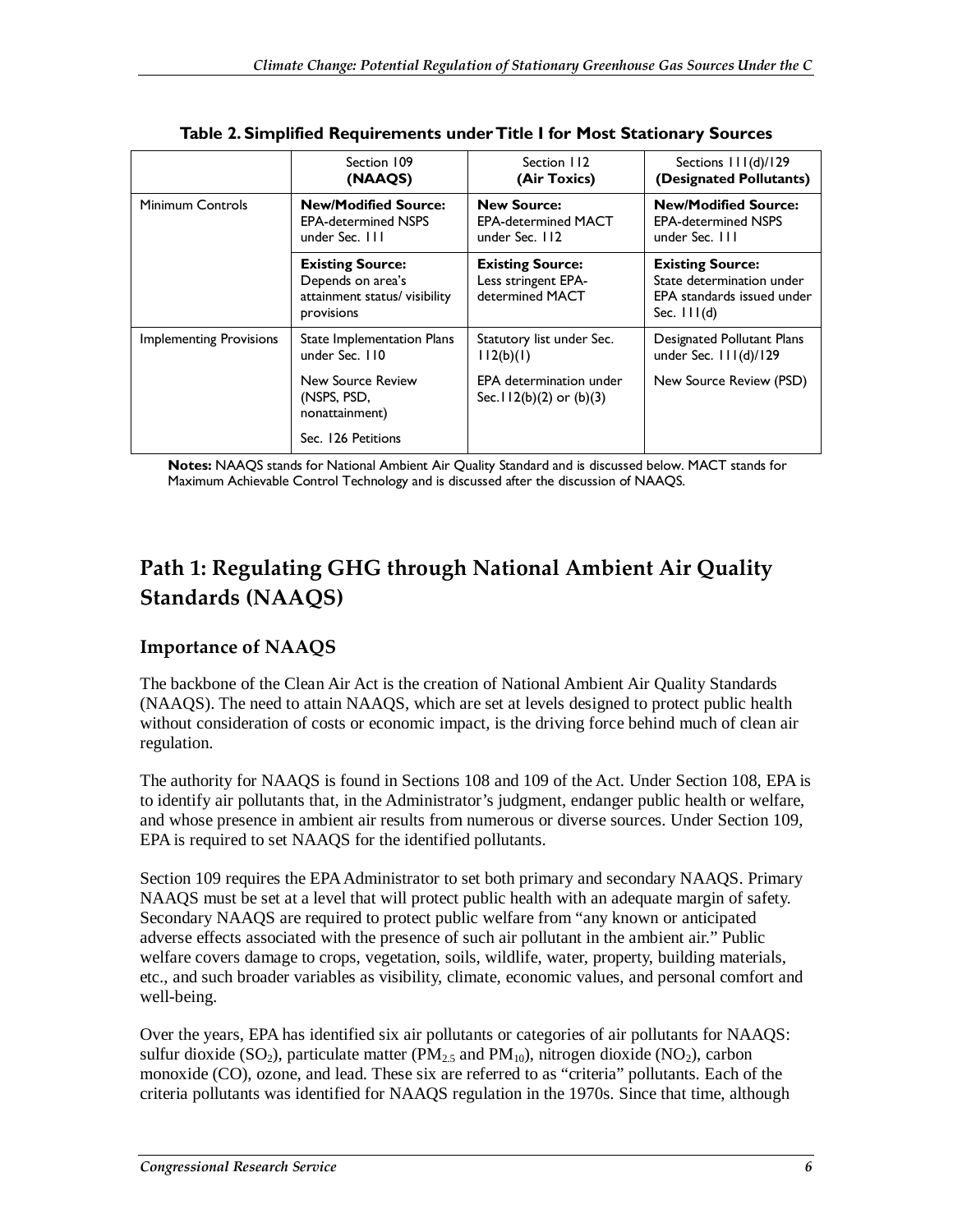the specific standards (the allowed concentrations) have been reviewed and modified, no new criteria pollutants have been identified.

#### **NAAQS and Controlling GHGs**

If carbon dioxide  $(CO<sub>2</sub>)$  or other greenhouse gases were identified as criteria pollutants, NAAOS would then have to be set.  $CO<sub>2</sub>$ , the most important greenhouse gas, is arguably an air pollutant that endangers public health or welfare,<sup>16</sup> and its presence in ambient air results from numerous or diverse sources. Thus, it meets the basic criteria of Section 108. But setting a NAAQS for  $CO<sub>2</sub>$ raises a number of potential issues, four of which are discussed in the following sections.

#### *Setting a Standard*

An initial difficulty would arise in choosing a level at which to set a NAAQS. Primary and secondary NAAQS are expressed as concentrations of the pollutant in ambient air that endanger public health or welfare. For the six current criteria pollutants, the focus has been on setting *primary* (health-based) standards—i.e., identifying a concentration in ambient air above which ambient concentrations of the pollutant contribute to illness or death. These standards are based on both concentration-response studies undertaken in laboratory conditions (often animal studies, but some involving humans), and on epidemiology that demonstrates a correlation between greater exposure to the pollutant and higher rates of morbidity and mortality.

For  $CO<sub>2</sub>$  at current and projected levels, there are not the same direct linkages between higher concentrations and health as there are for each of the current NAAQS. A person exposed to current ambient levels of  $CO<sub>2</sub>$  will not be sickened. Nor is it likely that one could demonstrate a connection between  $CO<sub>2</sub>$  and morbidity or mortality through epidemiology, in part because  $CO<sub>2</sub>$ concentrations are relatively uniform across the globe and change very slowly. The argument that can be made is more indirect: that higher levels of  $CO<sub>2</sub>$  are likely over time to cause higher temperatures, and higher temperatures and associated changes in climate-related processes are likely to have health consequences.

If EPA concluded that this connection between  $CO<sub>2</sub>$ , higher temperatures, and human health were sufficient to justify establishing a primary NAAQS, it would still be difficult to pick out a specific  $CO<sub>2</sub>$  concentration for a standard. Among scientists concerned about greenhouse gas concentrations, some argue for a level of 350 parts per million (ppm) as the concentration that must be attained,<sup>17</sup> others argue for 450 ppm, and some for levels of 550-600 ppm. Current

-

<sup>&</sup>lt;sup>16</sup> We say "arguably" because EPA has not yet made this endangerment finding (although it has proposed doing so), and there are climate skeptics who would dispute whether such a finding is justified. On the other hand, the vast majority of the climate science community, as represented by the Intergovernmental Panel on Climate Change, have concluded that "[w]arming of the climate system is unequivocal ... ," and "[m]ost of the observed increase in globallyaveraged temperatures since the mid- $20<sup>th</sup>$  century is very likely due to the observed increase in anthropogenic GHG concentrations." Further, "Most impacts are expected to be adverse (e.g., lower agricultural productivity in many regions, drought, rising sea levels, spread of disease vectors, greater needs for cooling)." See CRS Report RL34266, *Climate Change: Science Highlights*, by Jane A. Leggett. Within EPA, it would appear that the relevant staff concluded that an endangerment finding was justified in 2007, but the agency took no action as the result of the involvement of other agencies and the White House. See Testimony of Jason Burnett, Former Associate Deputy Administrator, EPA, at Senate Environment and Public Works Committee, "Regulation of Greenhouse Gases under the Clean Air Act," Hearing, September 23, 2008.

<sup>&</sup>lt;sup>17</sup> The argument for 350 ppm is based largely on concern over melting glaciers, polar ice caps, and sea level, not direct (continued...)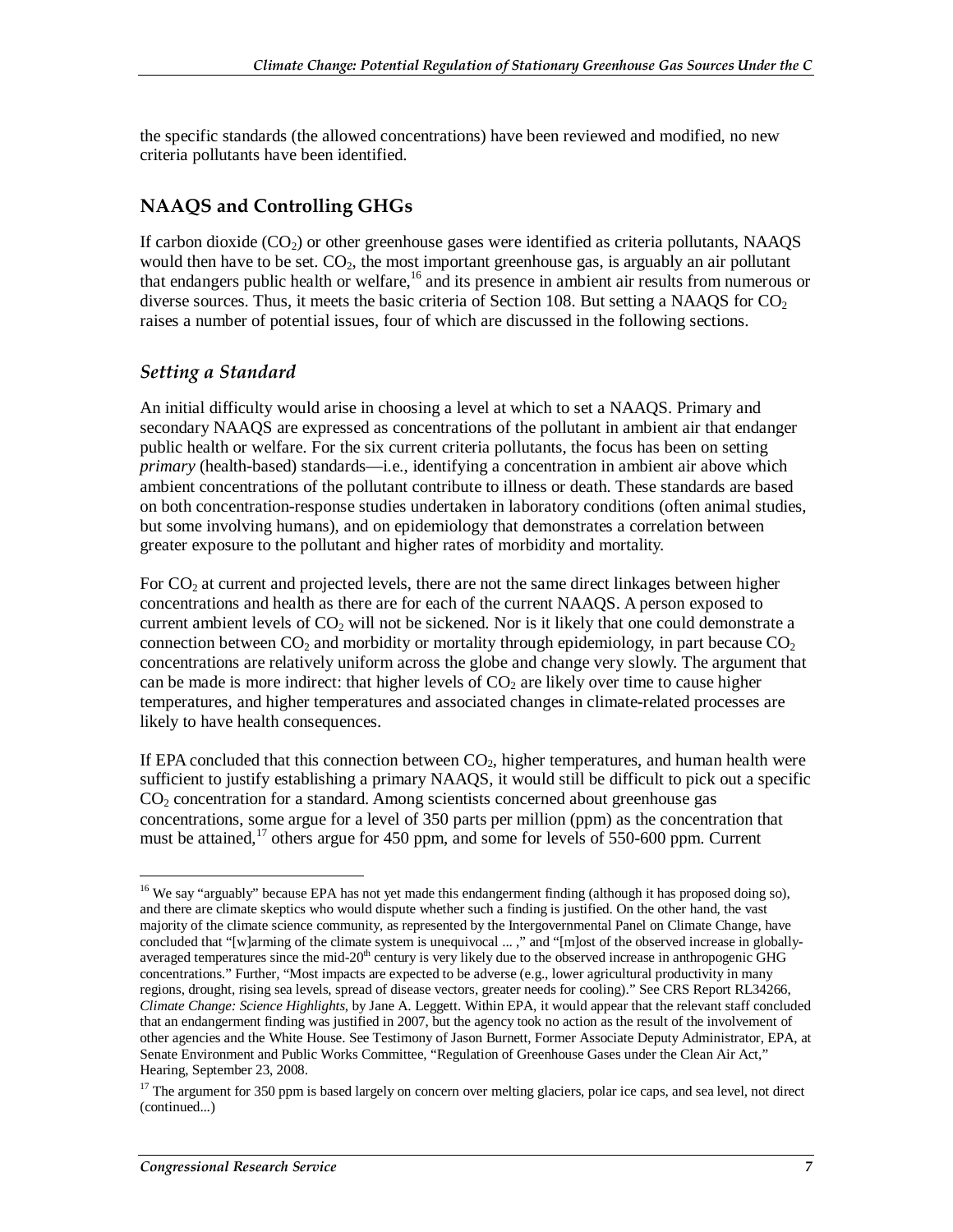concentrations in the Earth's atmosphere are about 385 ppm, increasing by 1 or 2 ppm per year. The mechanics of implementing a standard will be discussed in greater detail below, but it is important to note here that unless one chose a standard at or below the current ambient level, establishing a primary NAAQS would have no consequence. It is only if ambient concentrations of the pollutant exceed the standard that action must be taken.

A further point regarding the setting of a NAAQS is the importance of distinguishing primary from secondary standards. If one were to set a NAAQS for  $CO<sub>2</sub>$  or other GHGs, it is perhaps the secondary NAAQS that is most relevant to the discussion. As noted above, secondary NAAQS are designed to prevent damage to crops, vegetation, soils, wildlife, water, property, building materials, etc. and such broader variables as visibility, climate, economic values, personal comfort and well-being.

EPA—under both Democratic and Republican Presidents—has generally given short shrift to the setting of secondary NAAQS: most have been set at a level identical to the primary standard, with little discussion of the agency's reasoning. In part, this is because secondary NAAQS have no deadlines attached to their attainment and there is no enforcement mechanism or penalty for failure to attain them.

Thus, it would hardly be worth the effort to establish a NAAQS for GHGs unless one could establish a defensible case for a specific primary standard that was below ambient levels. Primary NAAQS, unlike their secondary kin, do have deadlines: there are consequences for a failure to attain them in a timely manner.

#### *Identifying Nonattainment Areas*

If a  $CO<sub>2</sub>$  or GHG NAAQS were set by EPA, the next step would be to identify nonattainment areas (i.e., areas where ambient concentrations of  $CO<sub>2</sub>$  and/or other GHGs exceed the NAAQS). The procedure for doing so is specified under Section 107 of the Act. For the six current criteria pollutants, there are distinct local and regional concentrations of each pollutant that can generally be linked to stationary or mobile sources in the area. In some cases, the sources may be relatively distant, with pollutants (or precursors) emitted hundreds of miles away. But with all of the current criteria pollutants, there are significant variations in local and regional concentrations, and only those areas with pollutant readings higher than the NAAQS are designated "nonattainment."

For  $CO<sub>2</sub>$ , this would not be the case. Concentrations are relatively homogeneous across the entire country—indeed, across the world. Thus, the entire United States would need to be designated nonattainment if concentrations exceeded the standard.

#### *Developing State Implementation Plans*

A third element of NAAQS that appears ill-suited to the regulation of GHGs is the mechanism used to bring about compliance with NAAQS, the State Implementation Plan (SIP) provisions in Section 110 and Sections 171-179B. SIPs describe the sources of pollution in a nonattainment area and the methods that will be used by the area to reduce emissions sufficiently to attain the

1

<sup>(...</sup>continued)

public health considerations.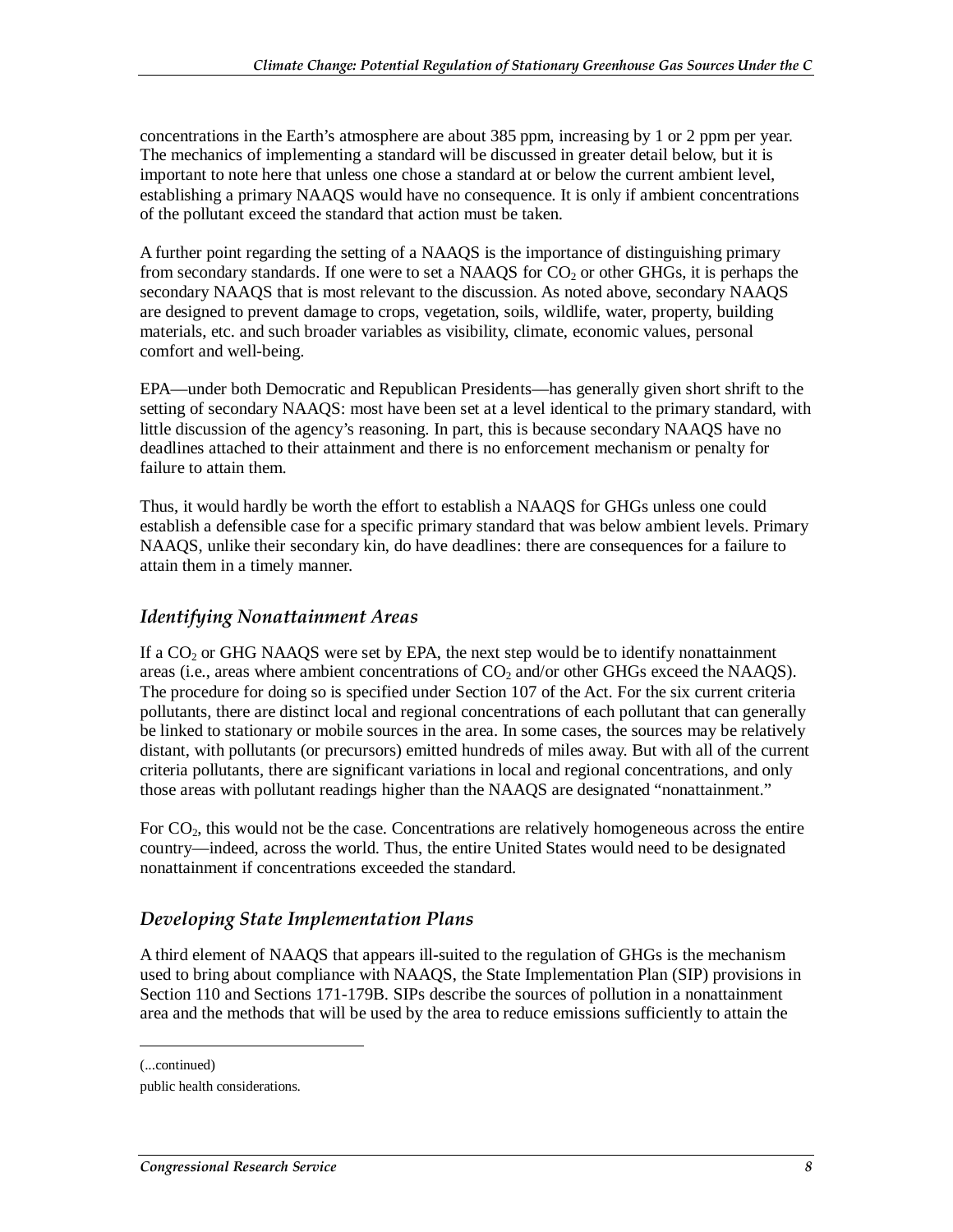standard. They are required to be developed and submitted to EPA for each nonattainment area within three years of its designation.

SIPs build on some national standards (for new motor vehicles and new or modified power plants, for example), but they assume that most sources of the pollution to be controlled are local, and therefore, that the measures needed to reach attainment are measures tailored to local conditions. To the extent that significant emission sources are located in other states, downwind states are authorized under Section 126 to petition EPA for controls on such upwind sources.

If pollution is uniform throughout the country, there is no reason why the measures taken to reduce it should vary from locality to locality. Nor will a nonattainment area be able to demonstrate that its pollution control measures will have any measurable impact on the ambient concentration of most greenhouse gases. Thus, State Implementation Plans tailored to each nonattainment area would be ill-suited to the nature of the problem.

#### *Attaining the Standard*

It is also unlikely that any state or nonattainment area on its own could demonstrate reasonable further progress toward attainment of the standard (as is required by Section 172), particularly within the 5- to10-year period specified in Section 172 for attainment of a NAAQS. Greenhouse gases accumulate in the atmosphere, and some can take hundreds of years to diminish, even if current global emissions decline. Global emissions are increasing. Individual states and nonattainment areas would have little chance of reversing this trend through any set of actions they might undertake on their own.

## **Path 2: Regulating GHGs through Section 112 as Hazardous Air Pollutants**

#### **Importance of Section 112**

As revised by the 1990 CAA amendments, Section 112 contains four major provisions: Maximum Achievable Control Technology (MACT) requirements for major sources; health-based standards to be imposed for the residual risks remaining after imposition of MACT standards; standards for stationary "area sources" (small, but numerous sources, such as gas stations or dry cleaners, that collectively emit significant quantities of hazardous pollutants); and requirements for the prevention of catastrophic releases. The MACT and area source provisions would appear to be the most relevant, if GHGs were to be controlled under this section.

The MACT provisions require EPA to set standards for sources of the listed pollutants that achieve "the maximum degree of reduction in emissions" taking into account cost and other nonair-quality factors. MACT standards for new sources "shall not be less stringent than the most stringent emissions level that is achieved in practice by the best controlled similar source." The standards for existing sources may be less stringent than those for new sources, but generally must be no less stringent than the average emission limitations achieved by the best performing 12% of existing sources. Existing sources are given three years following promulgation of standards to achieve compliance, with a possible one-year extension; additional extensions may be available for special circumstances or for certain categories of sources.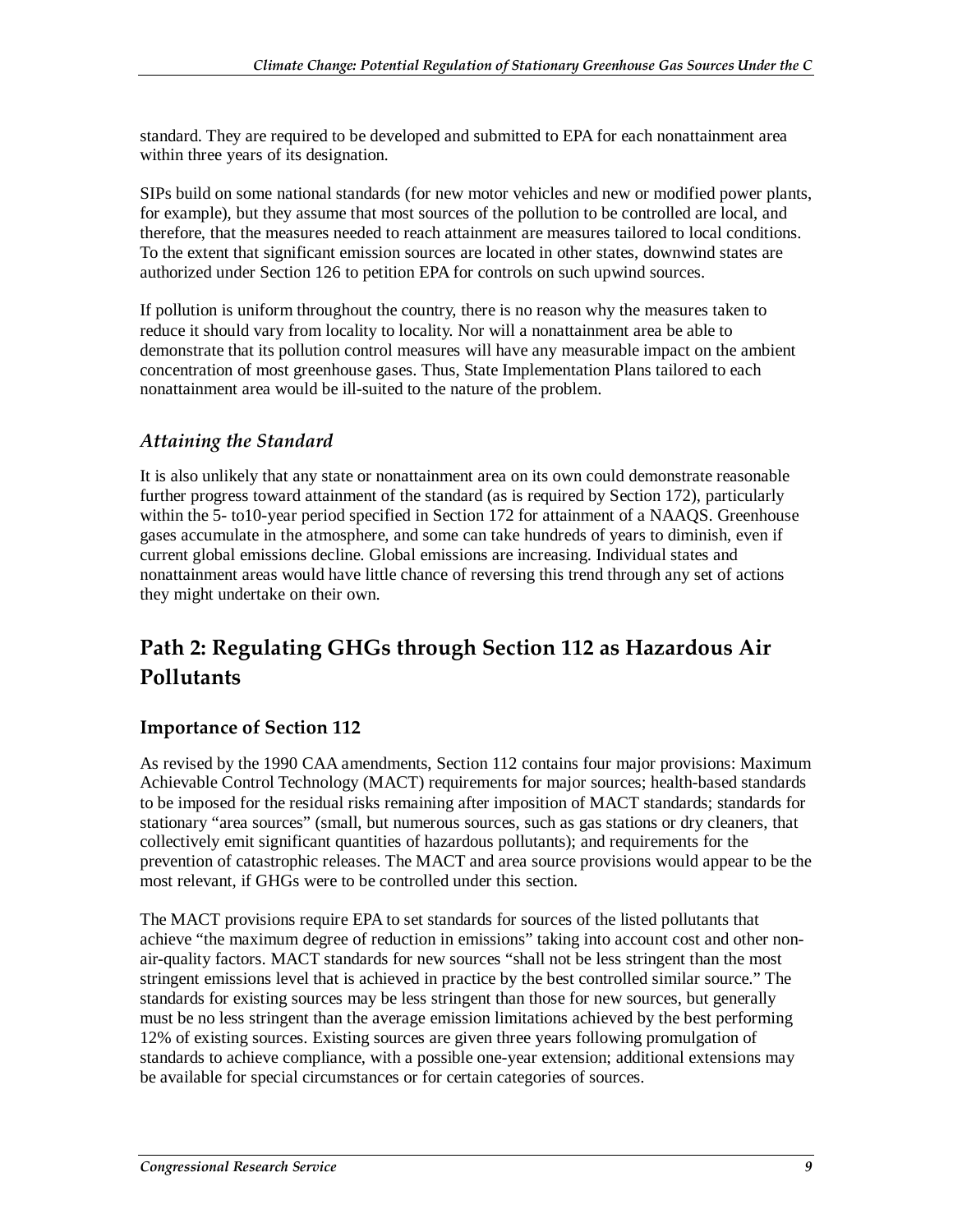In addition to the technology-based standards for major sources of hazardous air pollution, Section 112 requires EPA to establish standards for stationary "area sources" (small, but numerous, sources such as gas stations or dry cleaners, that collectively emit significant quantities of hazardous air pollutants). In setting these standards, EPA can impose less stringent "generally available" control technologies, rather than MACT.

#### **Section 112 and Controlling GHGs**

Could EPA regulate GHG emissions as hazardous air pollutants under Section 112? In its comments on the ANPR, the Bush Administration's Department of Energy stated that "... it is widely acknowledged that a positive endangerment finding could lead to ... the listing of one or more greenhouse gases as hazardous air pollutants (HAP) under section 112."<sup>18</sup> EPA, on the other hand, was more circumspect in its analysis, stating:

The effects and findings described in section 112 are different from other sections of the CAA addressing endangerment of public health discussed in previous sections of today's notice. Given the nature of the effects identified in section  $112(b)(2)$ , we request comment on whether the health and environmental effects attributable to GHG fall within the scope of this section. 19

The language of Section 112 refers to pollutants that may present a threat of adverse human health effects or adverse environmental effects. This language might be broad enough that GHGs could be categorized as hazardous air pollutants and subjected to the regulatory tools provided by the section, but because the section was written to apply to carcinogenic and other toxic air pollutants present in emissions in small quantities, there would be questions as to whether Congress intended the use of the section's authority for pollutants such as GHGs. The legislative history of the Act makes clear that it was designed primarily to regulate pollutants commonly referred to as "air toxics." Hazardous air pollutants are defined as "any pollutant listed pursuant to subsection [112](b)." Congress provided an initial list of 189 hazardous air pollutants in that subsection, and it established criteria and procedures for revising the list in Section 112(b)(2). In the 18 years since the criteria were established, EPA has not added any substances to the list.

The procedures for revising the list provide that the Administrator may do so "by rule," adding pollutants that may present, through inhalation or other routes of exposure, a threat of adverse human health effects, or, through a variety of routes of exposure, adverse environmental effects. The human health effects language is qualified with wording that suggests the type of pollutants Congress had in mind when it drafted this section: substances that include, but are not limited to, ones known or reasonably anticipated to be carcinogenic, mutagenic, teratogenic, neurotoxic, acutely or chronically toxic, or which cause reproductive dysfunction.

The section is also not well-suited to the most common GHGs, such as  $CO<sub>2</sub>$ , that are emitted in very large quantities. For example, it defines a major source as one that emits 10 tons per year or more of any hazardous air pollutant. Annual  $CO<sub>2</sub>$  emissions in the United States are about 6 billion metric tons, and hundreds of thousands, perhaps millions of sources (including large residential structures) might qualify as major sources if  $CO<sub>2</sub>$  were listed as a hazardous air pollutant under this section.

 $\frac{1}{1}$ 18 73 *Federal Register* 44367, July 30, 2008.

 $19$  Ibid., p. 44493.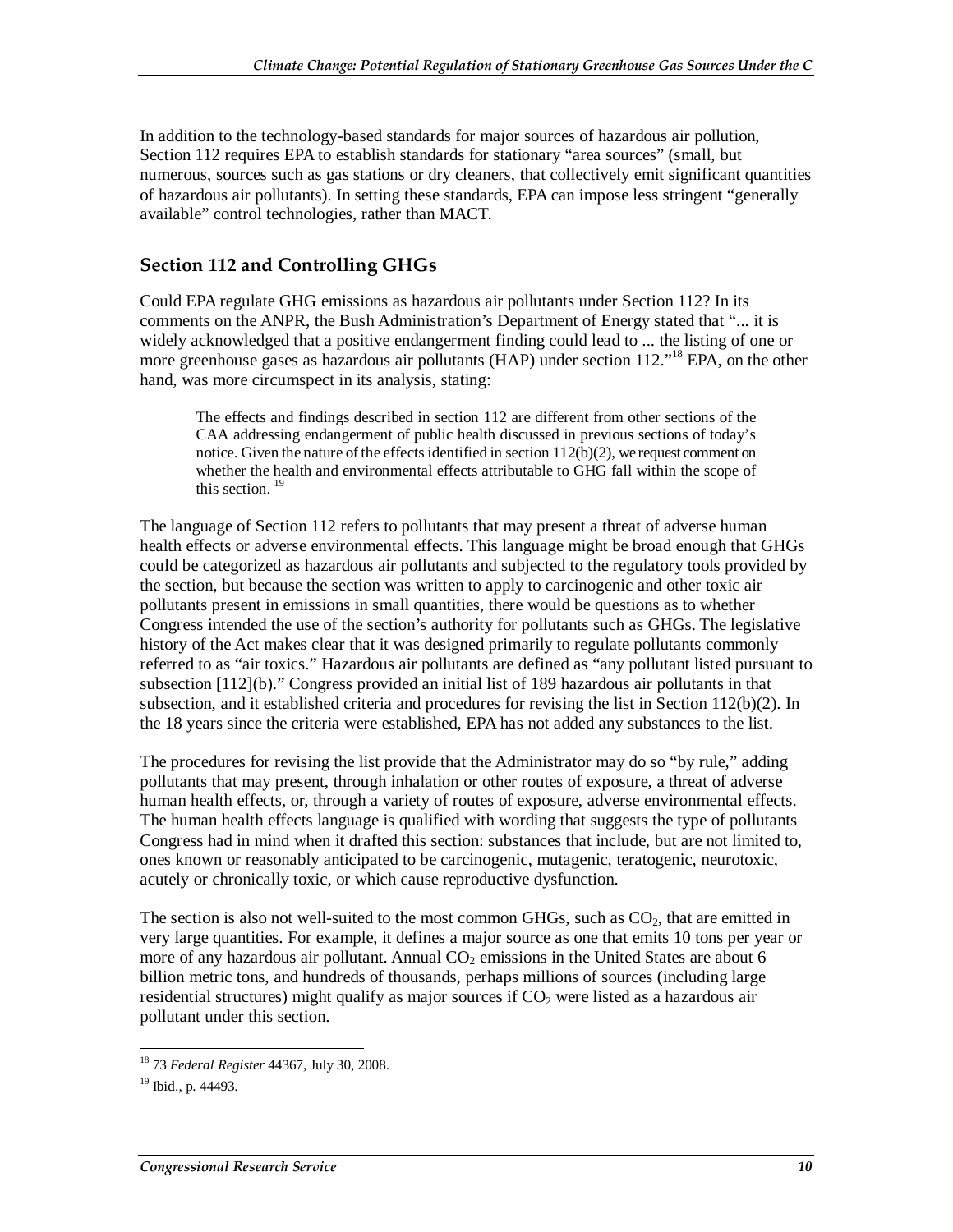Section 112 might be useful, if at all, for regulating small volume chemicals that are very potent greenhouse gases: sulfur hexafluoride  $(SF_6)$ , for example.  $SF_6$  has a global warming potential 22,800 times as great as  $CO<sub>2</sub>$  and accounted for about one-quarter of one percent of total U.S. GHG emissions in 2007, when measured by its global warming potential.  $SF<sub>6</sub>$  emissions were 16.5 million metric tons of  $CO_2$ -equivalent in that year. Actual emissions expressed as  $SF<sub>6</sub>$ , however, were only 690 metric tons. Nitrogen trifluoride  $(NF_3)$ , another chemical with low emission levels but high global warming potential, might be another candidate, if EPA chose this regulatory route. Section 112 generally considers a major source of emissions to be one that emits more than 10 tons per year of a hazardous air pollutant, and it allows the Administrator to establish a lesser quantity as the major source threshold, based on the potency of the air pollutant or other relevant factors.

Once the source categories for hazardous air pollutants are identified, Section 112 establishes a presumption in favor of regulation of the designated pollutants; it requires regulation unless EPA or a petitioner is able to show "that there is adequate data on the health and environmental effects of the substance to determine that emissions, ambient concentrations, bioaccumulation or deposition of the substance may not reasonably be anticipated to cause any adverse effects to human health or adverse environmental effects."

## **Path 3: Regulating GHGs through Sections 111 as Designated Air Pollutants**

Given the difficulties in following the first two paths, much of the attention, including EPA's, has been on the third path. The term "designated pollutant" is a catch-all phrase for any air pollutant that isn't either a criteria air pollutant under Section 108 or a toxic air pollutant under Section 112. Examples of these include fluorides from phosphate fertilizer manufacturing or primary aluminum reduction, or sulfuric acid mist from sulfuric acid plants.

#### **Importance of Section 111**

The authority to regulate such pollutants is Section  $111$ <sup>20</sup> Section 111 establishes New Source Performance Standards (NSPS), which are emission limitations imposed on designated categories

<sup>&</sup>lt;u>.</u> <sup>20</sup> In addition to using Section 111, in its July 2008 Advance Notice of Proposed Rulemaking EPA discussed at some length the possibility of using Section 129 of the act to regulate GHG emissions from solid waste combustion units. This would seem to be among the more unlikely routes to regulation of GHGs.

Section 129 is structured differently from most of the other CAA authorities discussed here: there is no provision for an endangerment finding, and there is no blanket authority for the Administrator to regulate pollutants that endanger public health or welfare; there is, instead, a specific list of 10 types of pollution for which the Administrator shall establish standards, with no provision for adding pollutants to the list.

Furthermore, waste incineration is a relatively small source of GHG emissions. According to the latest EPA *Inventory of Greenhouse Gas Emissions and Sinks*, incineration of waste emitted 20.8 million metric tonnes of CO<sub>2</sub> in 2007, less than 0.3% of total U.S. GHG emissions.

To the extent that Section 129 provides broader authority to the Administrator, it does so by referencing Section 111: "The Administrator shall establish performance standards and other requirements pursuant to Section 111 and this section for each category of solid waste incineration units." Thus, the authority the Administrator has over waste combustion units is addressed in our discussion of EPA's authority over stationary sources in general under Section 111.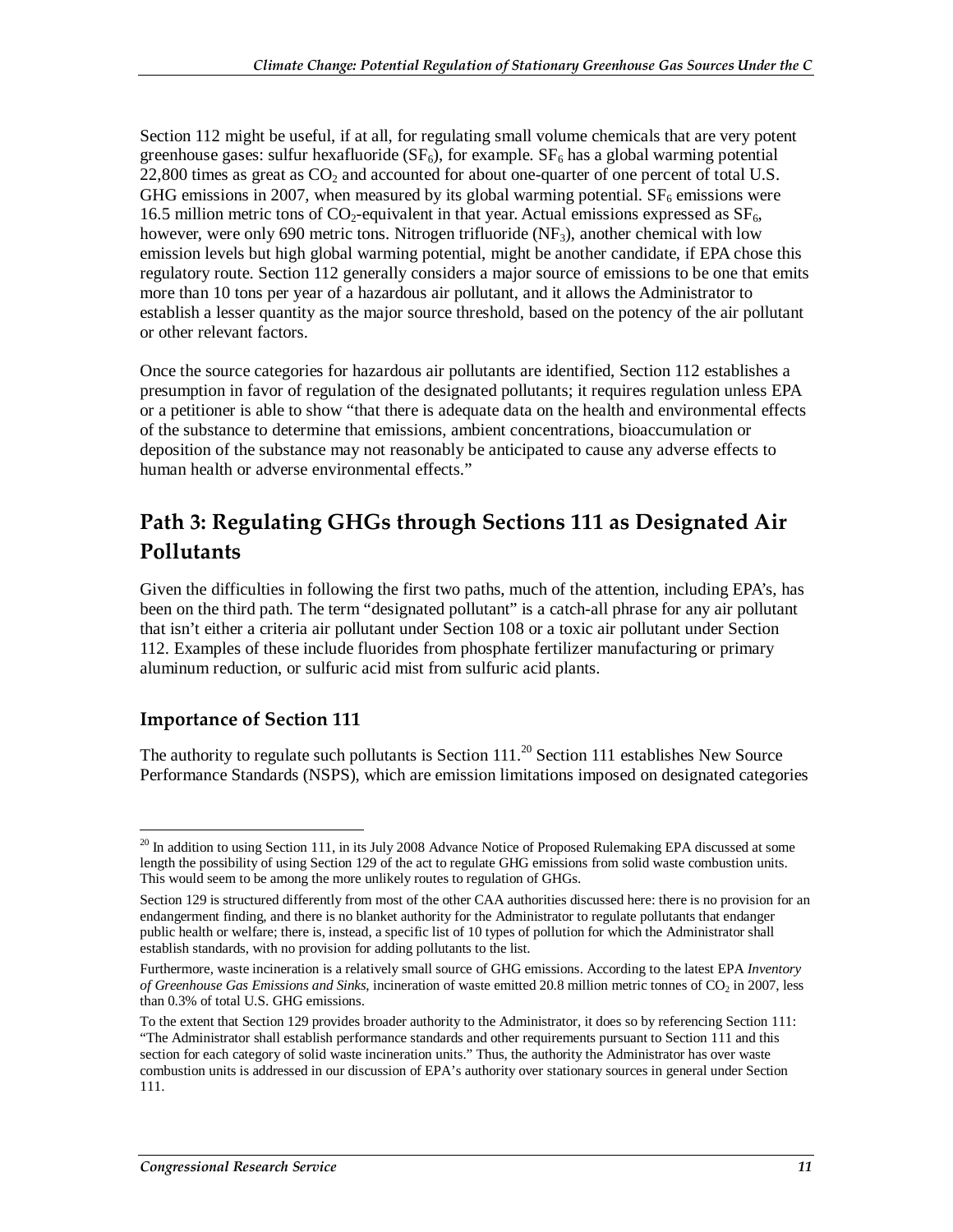of major new (or substantially modified) stationary sources of air pollution. A new source is subject to NSPS regardless of its location or ambient air conditions. $21$ 

Section 111 provides authority for EPA to impose performance standards on stationary sources directly in the case of new (or modified) sources, and through the states in the case of existing sources (Section 111(d)). The authority to impose performance standards on new and modified sources refers to any category of sources that the Administrator judges "causes, or contributes significantly to, air pollution which may reasonably be anticipated to endanger public health or welfare" (Sec.  $111(b)(1)(A)$ ). In establishing these standards, the Administrator has the flexibility to "distinguish among classes, types, and sizes within categories of new sources" (Sec.  $111(b)(2)$ ).

The performance standards themselves are to reflect "the degree of emission limitation achievable through the application of the best system of emission reduction which (taking into account the cost of achieving such reduction and any nonair quality health and environmental impact and energy requirements) the Administrator determines has been adequately demonstrated" (Sec.  $111(a)(1)$ ). Both the Administrator and the individual states have the authority to enforce the NSPS.

#### **Controlling GHG through Section 111**

Section 111 appears to provide a strong basis for EPA to establish a traditional regulatory approach to controlling greenhouse gas emissions from large stationary sources. As noted, the section gives EPA considerable flexibility with respect to the source categories regulated, the size of the sources regulated, the particular greenhouse gases regulated, along with the timing and phasing in of regulations. This flexibility extends to the stringency of the regulations with respect to costs, and secondary effects, such as nonair quality, heath and environmental impacts, along with energy requirements. This flexibility is encompassed within the Administrator's authority to determine what control systems she determines have been "adequately demonstrated." As discussed later, this determination has been used to authorize control regimes that extended beyond the merely commercially available to those technologies that have only been demonstrated, and thus are considered by many to have been "technology-forcing."

In sum, Section 111 has several advantages in considering greenhouse gas controls including that it (1) has flexibility with respect to the size of the source controlled (Section 111(b)(2)), (2) can prioritize its schedule of performance standards (Section  $111(f)(2)$ ), (3) can consider costs and other factors in making determinations, and (4) has discretion with respect to determining technology that has been adequately demonstrated. Essentially, using Section 111, EPA can determine who gets controlled, when they get controlled, how much they get controlled, and at what price.

<u>.</u>

<sup>&</sup>lt;sup>21</sup> The federal focus on new facilities arose from several factors. First, it is generally less expensive to design in to new construction necessary control features than to retrofit those features on existing facilities not designed to incorporate them. Second, uniform standards for new construction ensures that individual states will not be tempted to slacken environmental control requirements to compete for new industry. NSPS was also seen as enhancing the potential for long-term growth, ensuring competitiveness between low and high sulfur coals, and creating incentives for new control technologies. See Senator Edmund Muskie, Senate Consideration of the Report of the conference Committee (August 4, 1977), in U.S. Senate, Committee on Environment and Public Works*, A Legislative History of the Clean Air Act*  Amendments of 1977 (95<sup>th</sup> Congress., 2d session; Serial No. 95-15) (1979), vol. 3, p. 353.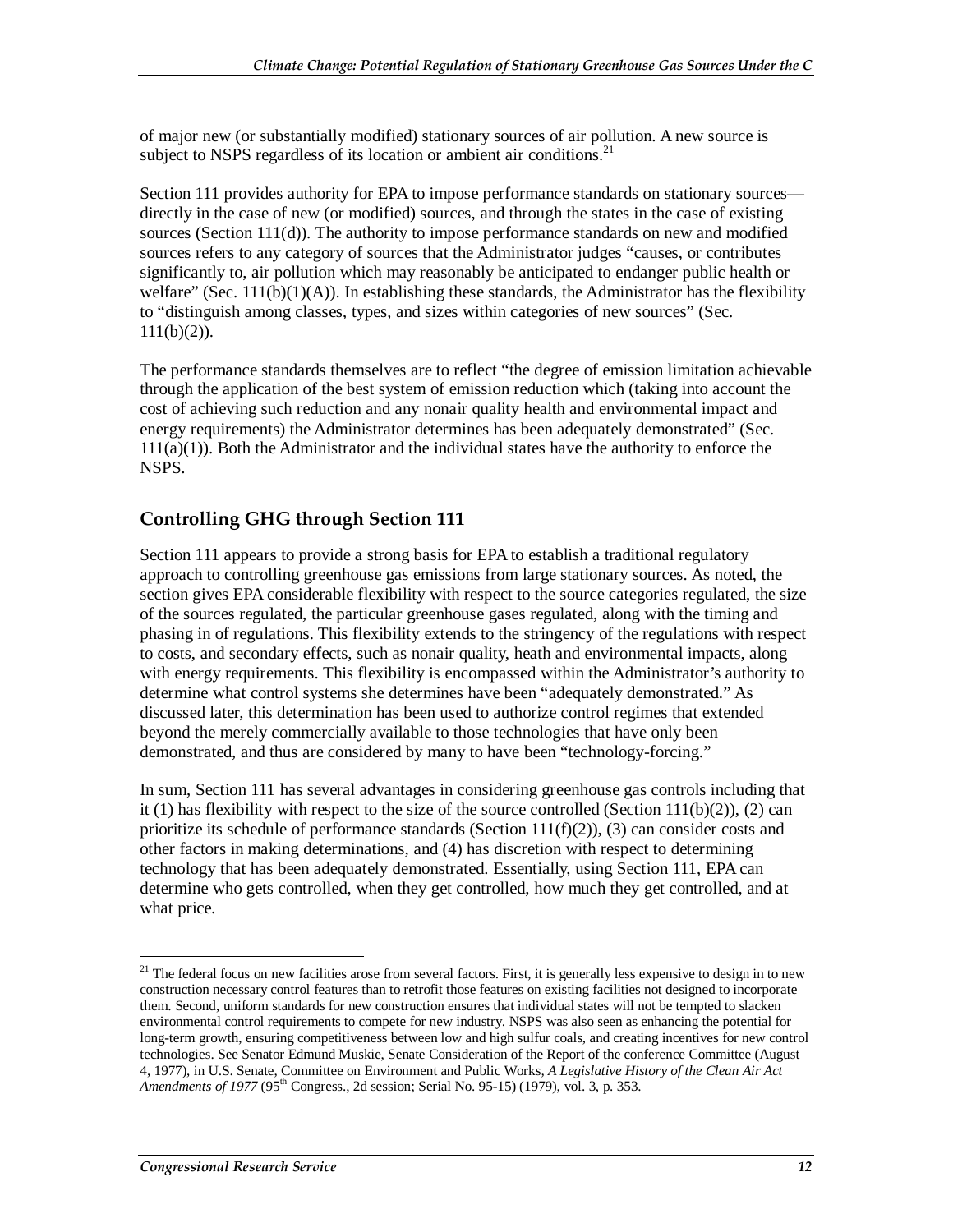## **Going Off the Beaten Path: Regulating under Section 115 or Title VI**

#### **Section 115: International Pollution**

On the face of it, Section 115 would appear the ideal provision to address the global issue of climate change. It is focused on international problems and has unique international triggers. Specifically, Section 115 could be invoked by EPA on one of two bases.

First, EPA could act if it receives reports, surveys, or studies from "any duly constituted international agency" that gives EPA:

reason to believe that any air pollutant or pollutants emitted in the United States cause or contribute to air pollution which may reasonably be anticipated to endanger public health or welfare in a foreign country....<sup>22</sup>

Unlike the endangerment triggers under other sections of the Act, the endangerment finding under Section 115 refers to international effects based on data from internationally recognized sources. Many would argue that reports by the Intergovernmental Panel on Climate Change (IPCC) would fit this requirement. A United Nations body, created by the World Meteorological Organization and United Nations Environment Programme, the group and its results are referenced by EPA in its ANPR and its proposed endangerment finding.

Second, in addition to a unique international endangerment trigger, Section 115 can be invoked without any EPA endangerment finding at all. Specifically, EPA is directed to act "whenever the Secretary of State requests him to do so with respect to such pollution [that endangers public health or welfare in a foreign country] which the Secretary of State alleges is of such a nature...." (Section 115(a)). Thus, an allegation by the Secretary of State is sufficient cause for EPA to act.

The action called for under Section 115 is implemented through Section  $110(a)(2)(H)(ii)$  that requires states to revise their SIPs to prevent or eliminate the endangerment identified. Apparently, based on this reference to SIPs, EPA states in its ANPR that Section 115 could only be exercised if EPA were to promulgate a NAAQS for greenhouse gases.<sup>23</sup> However, this is arguable. Section  $110(a)(2)(H)(ii)$  states that SIPs must be crafted to provide for revisions:

…whenever the Administrator finds on the basis of information available to the Administrator that the plan is substantially inadequate to attain the national ambient air quality standard which it implements *or to otherwise comply with any additional requirements established under this Act. [emphasis added]*

In their article arguing in favor of using Section 115 to address climate change, Martella and Paulson state their opposition to EPA's blanket assertion that a greenhouse gas NAAQS would be necessary to invoke Section 115:

… based on the plain language of the statute, however, this is unlikely to have been what Congress intended. Section 115 is not in any way limited to criteria pollutants. In fact, the

 $\frac{1}{2}$  $22$  Section 115(a)

<sup>23 73</sup> *Federal Register* 44483, July 30, 2008.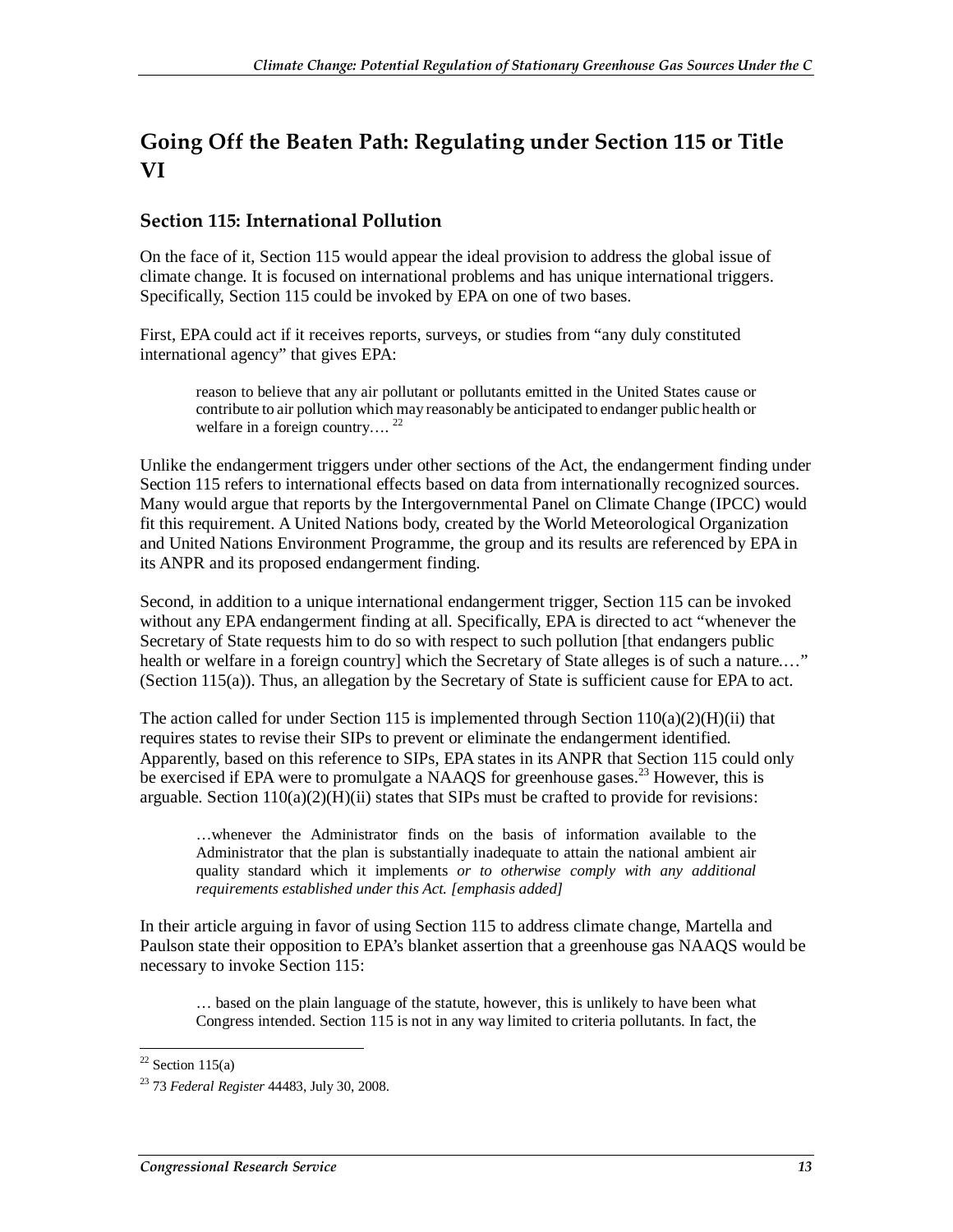opposite is true. It applies specifically to "any air pollution." Clean Air Act Section  $110(a)(2)(H)(ii)$  makes it clear that SIP must provide for the revision of the plan not only when the plan is inadequate to attain a NAAQS, but also to otherwise comply with any additional requirements, such as a revision required by Section 115.<sup>24</sup> [footnotes omitted]

The above actions are prefaced on a condition of reciprocity; Section 115 applies "only to a foreign country which the Administrator determines has given the United States essentially the same rights with respect to the prevention or control of air pollution occurring in that country as is given that country by this section." (Section  $115(c)$ ) EPA notes in its ANPR that reciprocity with one or more affected countries may be sufficient to trigger Section 115.<sup>25</sup> Many countries currently attempting to comply with the Kyoto Protocol, such as the European Union, could argue that their efforts to reduce greenhouse gases are being hindered by absent or inadequate U.S. controls. Such countries could argue they meet the criteria under Section 115(c) with respect to reciprocity and point to international studies supporting their position. Secondly, countries at substantial risk from climate change, such as low-lying island countries, could argue endangerment from the lack of U.S. action. Thirdly, countries that only contribute a *de minimis* level of emissions, such as virtually all of Africa, could argue that their low emissions meet the criterion for U.S. action.

Subject to the limitations of the SIP process, EPA notes that Section 115 would provide it with some flexibility in program design. Martella and Paulson take a much more expansive view of the flexibility available, arguing:

While designating SIPs as the implementation vehicle, Section 115 otherwise does not impose strictures on the contours and requirements of any prospective program(s) to reduce greenhouse gas emissions…. A Section 115-based program could therefore include model thresholds and source categories set by EPA, similar to the Northeast Ozone Transport.

Additionally, EPA could develop a holistic model plan to be implemented by the states. Multiple model approaches also could be presented to the states allowing each state to pick the most appropriate solution for its particular mix of greenhouse gas sources….

Additionally, Section 115 provides a mechanism to limit the scope of the program in terms of the sources....<sup>26</sup>

Because EPA asserts that invoking Section 115 would require a greenhouse gas NAAQS, the action would also invoke NSR under Part C and Title V permitting requirements. One of Martella and Paulson's primary arguments in favor of Section 115 is their belief that Section 115's unique endangerment requirements (or no endangerment requirement if the Secretary of State alleges endangerment) should not trigger PSD-NSR or Title V permitting requirements.<sup>27</sup>

Finally, it should be noted that Section 115 has never been implemented, and many countries would prefer a negotiated settlement on climate change, rather than this approach.

<u>.</u>

<sup>&</sup>lt;sup>24</sup> Roger Martella and Matthew Paulson, "Regulation of Greenhouse Gases Under Section 115 of The Clean Air Act," *Daily Environment Report*, March 9, 2009, pp. 12-17.

<sup>25 73</sup> *Federal Register* 44483, July 30, 2008.

 $^{26}$  Martella and Paulson, previously cited, pp. 15-16.

 $^{27}$  Ibid., p. 11.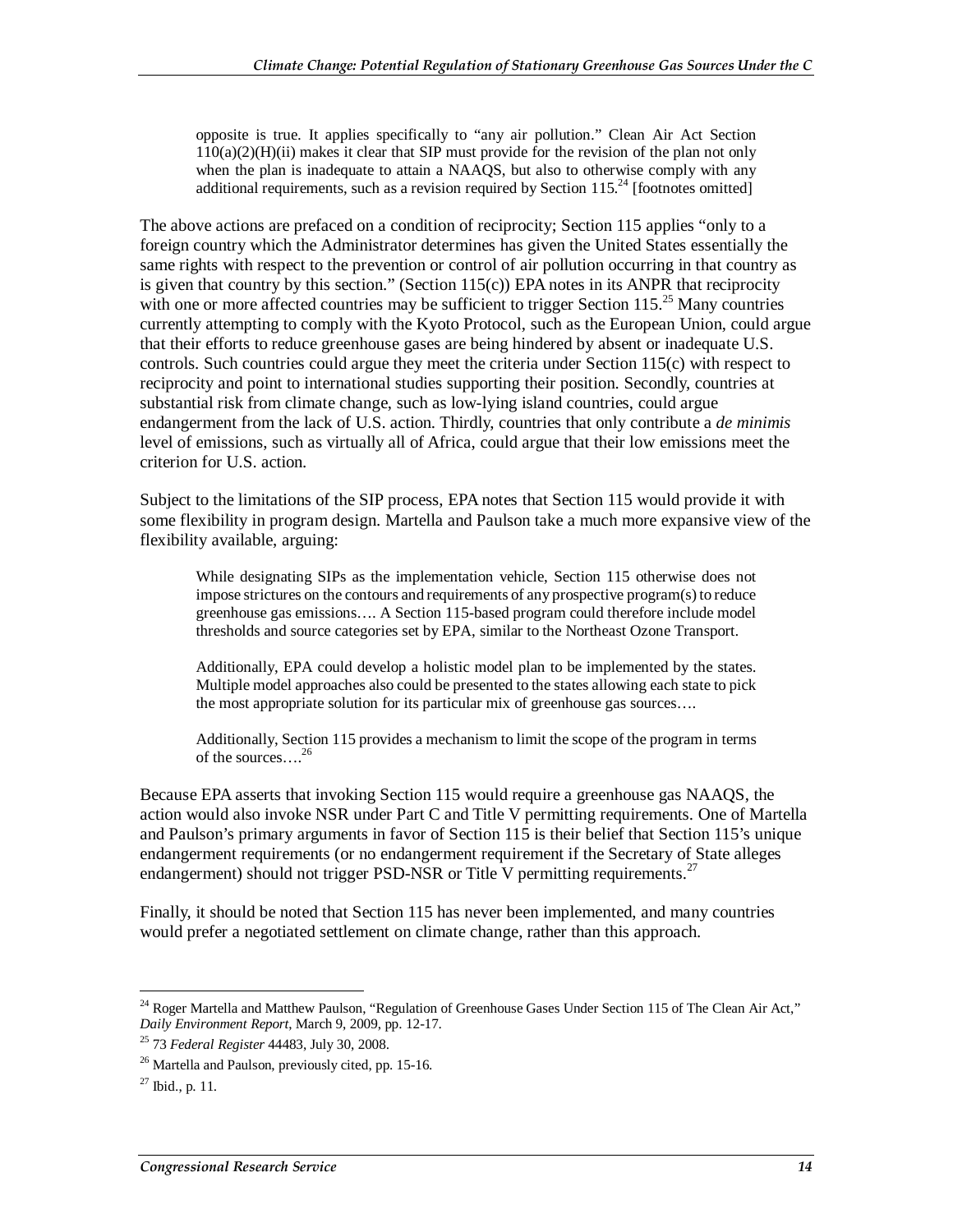#### **Title VI: Stratospheric Ozone Protection**

Added to the Clean Air Act in 1990, Title VI is the country's implementing legislation for the Montreal Protocol and succeeding agreements to address ozone depletion by human-made substances. Some of the substances that deplete the ozone layer also contribute to climate change (e.g., CFCs, HCFCs). In addition, some substances chosen as substitutes for ozone depleting chemicals are themselves greenhouse gases (e.g., HFC-134a, PFCs). Finally, the process of making acceptable substitutes for more powerful ozone-depleting chemicals (e.g., HCFC-22) produces greenhouse gases as a byproduct of production (e.g., HFC-23).

Beyond these chemical relationships, there is continuing research on the atmospheric relationship between the stratosphere (and the ozone layer) and climate change.

There are two provisions of Title VI that could be used to address greenhouse gas emission under certain conditions. They are discussed below.

#### *Section 612: Safe Alternatives Policy*

As noted above, some substitutes for ozone-depleting substances are greenhouse gases, such as HFCs and PFCs. Section 612 authorizes EPA to the maximum extent practicable, to identify substitutes for ozone-depleting chemicals that reduce overall risks to human health and the environment. Specifically, Section 612(c) requires the EPA to make it unlawful to replace an ozone-depleting substance with any substitute substance which EPA determines "may present adverse effects to human health or the environment" where EPA has identified an available, less harmful substitute. The resulting program is called the Significant New Alternatives Policy (SNAP). With appropriate substitutes identified, SNAP could be used to reduce emissions of HFCs and PFCs without invoking any other provisions of the CAA.

#### *Section 615: Authority of Administrator*

Like Section 115, Section 615 is potentially a powerful mechanism to control greenhouse gas emissions under certain circumstances. Like Section 115, it has a unique endangerment finding requirement and even broader discretionary authority for EPA to respond. Section 615 states:

If, in the Administrator's judgment, any substance, practice, process, or activity may reasonably be anticipated to affect the stratosphere, especially ozone in the stratosphere, and such effect may reasonably be anticipated to endanger public health or welfare, the Administrator shall promptly promulgate regulations respecting the control of such substance, practice, process or activity, and small submit notice of the proposal and promulgation of such regulation to the Congress.

Invoking Section 615 in the case of greenhouse gases would involve a two-part judgment by the EPA: First, that greenhouse gases may reasonably be anticipated to affect the stratosphere (particularly the ozone layer) and, second, that the effect on the stratosphere may reasonably be anticipated to endanger public health or welfare. In its ANPR, EPA determined that it was beyond the scope of its ANPR to assess and analyze the available scientific information on the effects of greenhouse gases on the stratosphere.

If EPA were to judge the scientific data adequate to meet the two-part test, the authority available would be broad and deep. As stated by EPA in its ANPR: "... depending on the nature of any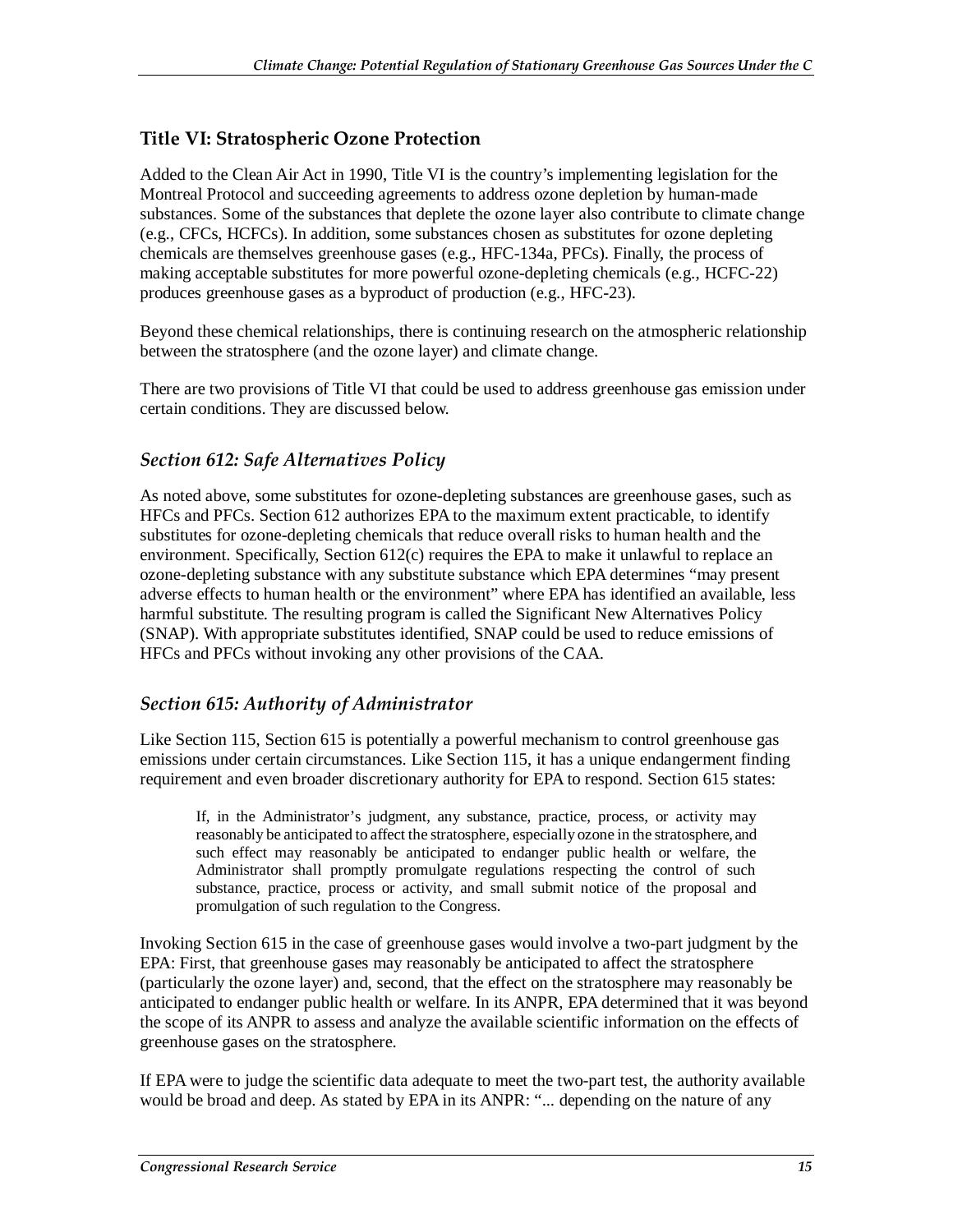finding made, section 615 authority may be broad enough to establish a cap-and-trade program for the substance, practice, process or activity covered by the finding....  $^{328}$ 

## **Potential Control Approaches for Stationary Sources**

In its Technical Support Document for its ANPR, EPA takes a narrow view of the alternatives available to it in imposing greenhouse gas performance standards.<sup>29</sup> For existing electric generating sources, the EPA focuses on incremental improvements in the heat rates of existing units through options that "are well known in the industry" with an overall improvement in efficiency likely to be less than 5%. For new electric generating sources, EPA noted the availability of more efficient supercritical coal units, the future availability of ultra-supercritical units, and the possibility of limited biomass co-firing.

Continuing along this line of reasoning, EPA also suggested that it could develop regulations that anticipate future technology. For example, a phase-in approach to applying  $CO<sub>2</sub>$  standards to powerplants would be to mandate that "carbon-ready" generating technology be required for new construction. The objective would be to anticipate the widespread need for some form of carbon capture technology in the future by preparing for it with compatible fossil-fuel combustion technology now. The technology most discussed is integrated-gasification, combined-cycle (IGCC). As noted earlier, EPA is considering this option with respect to the *Desert Rock* PSD-NSR permit reconsideration. With respect to some of the carbon capture technology under development, IGCC has certain advantages over pulverized coal technology. However, just how much IGCC is "carbon ready" is subject to debate. EPA states in its ANPR that it believes such a staged approach is available to it under section 111:

EPA believes that section 111 may be used to set both single-phase performance standards based upon current technology and to set two-phased or multi-phased standards with more stringent limits in future years. Future-year limits may permissibly be based on technologies that, at the time of the rulemaking, we find adequately demonstrated to be available for use at some specified future date.<sup>30</sup>

The technical support document does not mention some more aggressive options. These include a fuel-neutral standard or a technology-based standard. For example, for carbon dioxide emissions from a newly-constructed powerplant, a fuel-neutral standard could follow the example set by the 1997 and 2005 NOx NSPS and the 2005 NOx NSPS for modified existing sources. Under those regulations, the NOx emissions standard is the same, regardless of the fuel burned—solid, liquid, or gaseous.31 This standard is much more expensive for coal-fired facilities to comply with than for natural-gas fired facilities, thus encouraging the lower-carbon gas-fired technologies. Likewise, EPA could choose to set a newly-constructed powerplant standard based on the performance of natural gas burnt in a combined-cycle configuration – the fuel and technology of

<sup>-</sup>28 73 *Federal Register* 44519, July 30, 2008.

<sup>29</sup> *U.S. Environmental Protection Agency, Technical Support Document for the Advanced Notice of Proposed Rulemaking for Greenhouse Gases; Stationary Sources, Section VII* (June 5, 2008), final draft.

<sup>30 73</sup> *Federal Register* 44490, July 30, 2008.

 $31$  Under Sec. 60.44Da(d)(1), the 1997-2005 NSPS is set at 1.6 lb per megawatt-hour gross energy output, based on a 20-day rolling average; it is lowered to 1.0 lb per megawatthour gross energy output for powerplants commencing construction after February 28, 2005 (Sec. 60.44Da(e)(1). Under Section 60.44Da(e)(3), the 2005 NSPS for modified sources is at either 1.4 lb. A fuel-neutral standard is also set for reconstructed powerplants.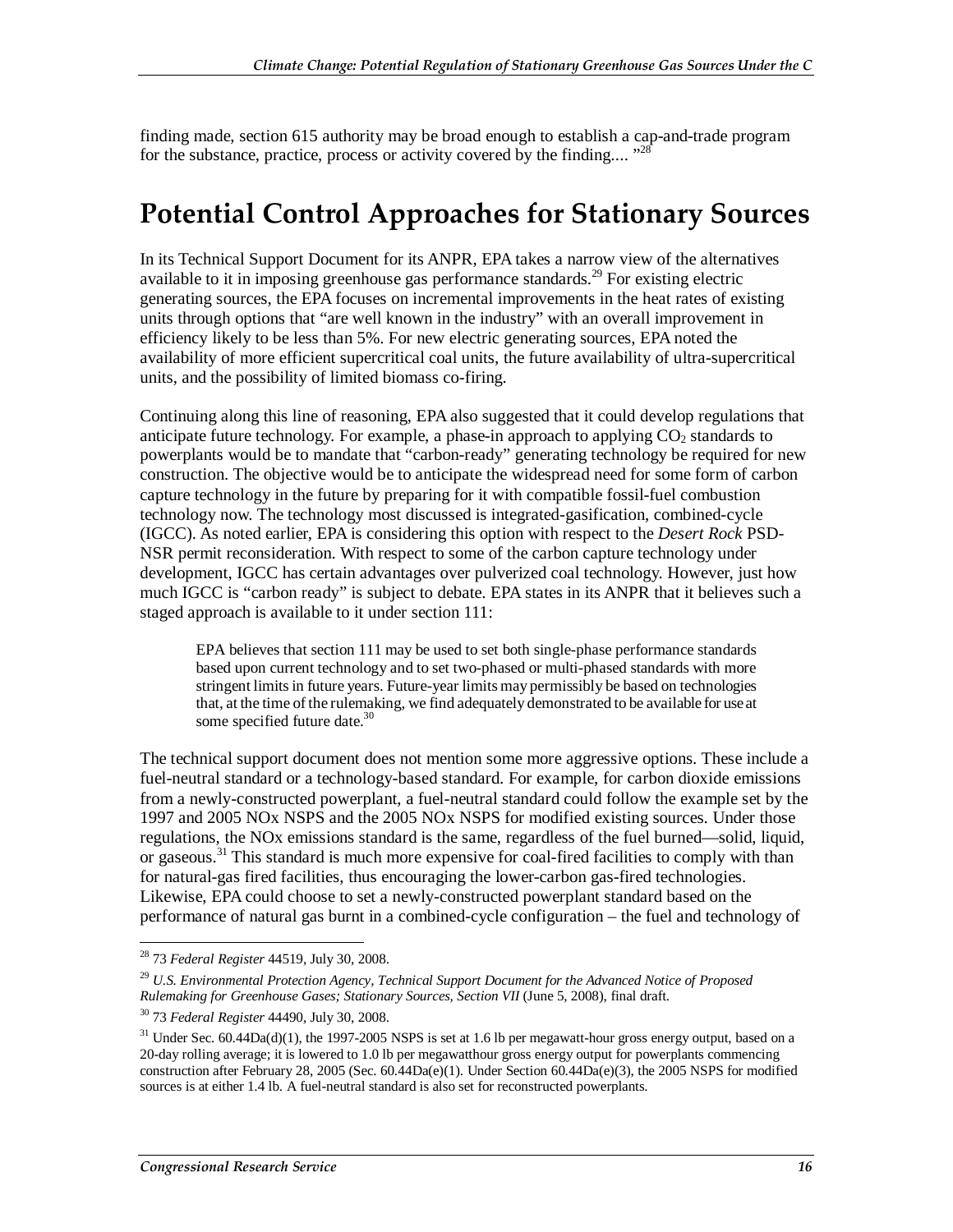choice for construction of new powerplants for the last two decades. If EPA wanted to encourage the rollover of the existing coal-fired powerplant fleet to natural gas, nuclear, or renewable sources, it could apply a fuel-neutral standard to modified sources as well. For example, a  $CO<sub>2</sub>$ emission standard of 0.8 lb. per kilowatt-hour output could be met by a new natural gas-fired, combined-cycle facility, as well as any non-emitting generating technology, such as nuclear power or renewables. In contrast, the standard would require a 60% reduction in emissions from a new coal-fired facility – forcing the development of a carbon control technology, such as carbon capture and storage (CCS), in order for a new coal-fired facility to be built or modified.

The viability of these options, or even more aggressive technology-forcing standards, would depend on how EPA determined whether a technology had been "adequately-demonstrated" and the seriousness of its costs and energy requirements. As discussed below, EPA has used the NSPS to encourage the installation of pollution control equipment on powerplants, even while the equipment's development status was still being debated.

## **Forcing Commercialization of Technology Through a Regulatory Requirement: An Example from the SO2 New Source Performance Standards**

It is an understatement to say that the new source performance standards promulgated by the EPA were technology-forcing. Electric utilities went from having no scrubbers on their generating units to incorporating very complex chemical processes. Chemical plants and refineries had scrubbing systems that were a few feet in diameter, but not the 30- to 40-foot diameters required by the utility industry. Utilities had dealt with hot flue gases, but not with saturated flue gases that contained all sorts of contaminants. Industry, and the US EPA, has always looked upon new source performance standards as technology-forcing, because they force the development of new technologies in order to satisfy emissions requirements. $32$ 

The most direct method to encourage adoption of carbon capture technology would be to mandate it. Mandating a performance standard on stationary sources is not a new idea: The process of forcing the development of emission controls on coal-fired powerplants is illustrated by the 1971 and 1978 SO2 NSPS for coal-fired electric generating plants. As noted earlier, the Clean Air Act states that NSPS should reflect "the degree of emission limitation achievable through the application of the best system of emission reduction which (taking into account the cost of achieving such reductions and any non-air quality health and environmental impact and energy requirements) the Administrator determines has been adequately demonstrated.<sup>733</sup> In promulgating its first utility  $SO_2$  NSPS in 1971, EPA determined that a 1.2 pound of  $SO_2$  per million Btu of heat input performance standard met the criteria of Sec. 111—a standard that required, on average, a 70% reduction in new powerplant emissions, and could be met by lowsulfur coal that was available in both the eastern and western parts of the United States, or by the use of emerging flue gas desulfurization (FGD) devices.<sup>34</sup>

<sup>-</sup>32 Donald Shattuck, et al., *A History of Flue Gas Desulfurization (FGD)—The Early Years*, UE Technical Paper (June 2007), p. 3.

<sup>33 42</sup> U.S.C. 7411, Clean Air Act, Sec. 111(a)(1).

<sup>&</sup>lt;sup>34</sup> 40 CFR 60.40-46, Subpart D—Standards of Performance for Fossil-Fuel-Fired Steam Generator for Which Construction is Commenced After August 17, 1971.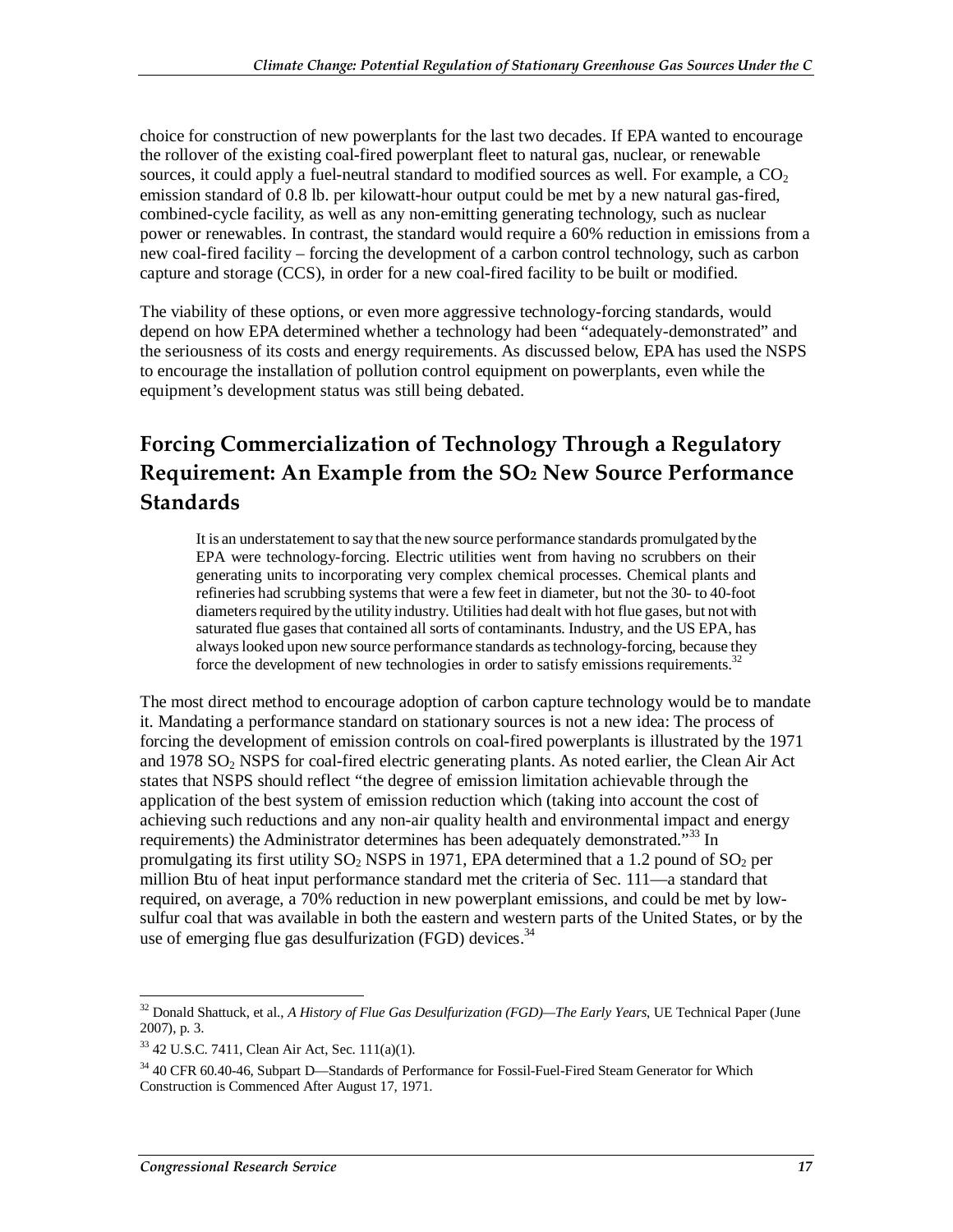At the time the 1971 Utility  $SO_2$  NSPS was promulgated, there was only one FGD vendor (Combustion Engineering) and only three commercial FGD units in operation—one of which would be retired by the end of the year.<sup>35</sup> The number of units and vendors would increase rapidly, not only because of the NSPS, but also because of the promulgation of the  $SO<sub>2</sub>$  NAAQS, the 1973 Supreme Court decision preventing significant deterioration of pristine areas,  $36$  and state requirements for stringent  $SO<sub>2</sub>$  controls, which opened up a market for retrofits of existing coalfired facilities in addition to the NSPS focus on new facilities. Indeed, most of the growth in FGD installations during the early and mid-1970s was in retrofits. Taylor estimates that between 1973 and 1976, 72% of the FGD market was in retrofits.<sup>37</sup> By 1977, there were 14 vendors offering full-scale commercial FGD installation.<sup>38</sup>

However, despite this growth, only 10% of the new coal-fired facilities constructed between 1973 and 1976 had FGD installations. In addition, the early performance of these devices was not brilliant.<sup>39</sup> In 1974, American Electric Power (AEP) spearheaded an ad campaign to have EPA reject FGD devices as "too unreliable, too impractical for electric utility use" in favor of tall stacks, supplementary controls, and low-sulfur western coal.<sup>40</sup> This effort was ultimately unsuccessful as the Congress chose to modify the NSPS requirements for coal-fired electric generators in 1977 by adding a "percentage reduction" requirement. As promulgated in 1979, the revised  $SO_2$  NSPS retained the 1971 performance standard but added a requirement for a 70%-90% reduction in emissions, depending on the sulfur content of the coal.<sup>41</sup> At the time, this requirement could be met only through use of an FGD device. The effect of the "scrubber requirement" is clear from the data provided in **Figure 1**. Based on their analysis of FGD development, Taylor, Rubin, and Hounshell state the importance of demand-pull instruments:

Results indicate that: regulation and the anticipation of regulation stimulate invention; technology-push instruments appear to be less effective at prompting invention than demandpull instruments; and regulatory stringency focuses inventive activity along certain technology pathways. $42$ 

<sup>-</sup>35 Margaret R. Taylor, *The Influence of Government Actions on Innovative Activities in the Development of Environmental Technologies to Control Sulfur Dioxide Emissions from Stationary Sources,* Thesis, Carnegie Institute of Technology (January 2001), pp. 37, 40.

<sup>&</sup>lt;sup>36</sup> Fri v. Sierra Club, 412 US 541 (1973). This decision resulted in EPA issuing "prevention of significant deterioration" regulations in 1974; regulations what were mostly codified in the 1977 Clean Air Amendment (Part C).

<sup>37</sup> Taylor, ibid., p. 37.

<sup>38</sup> Taylor, ibid., p. 39.

<sup>39</sup> For a discussion of challenges arising from the early development of FGD, see Donald Shattuck, et al., *A History of Flue Gas Desulfurization (FGD)—The Early Years*, UE Technical Paper (June 2007).

 $^{40}$  Examples include full-page ads in the Washington Post entitled "Requiem for Scrubbers," "Scrubbers, Described, Examined and Rejected," and "Amen." For an example, see *Washington Post*, p. A32 (October 25, 1974).

<sup>41 40</sup> CFR 60.40Da-52Da, Subpart Da—Standards of Performance for Electric Utility Steam Generating Units for Which Construction is Commenced After September 18, 1978.

 $42$  Margaret R. Taylor, Edward S. Rubin, and David A. Hounshell, "Control of  $SO_2$  Emissions from Power Plants: A Case of Induced Technological Innovation in the U.S.," *Technological Forecasting & Social Change* (July 2005), p. 697.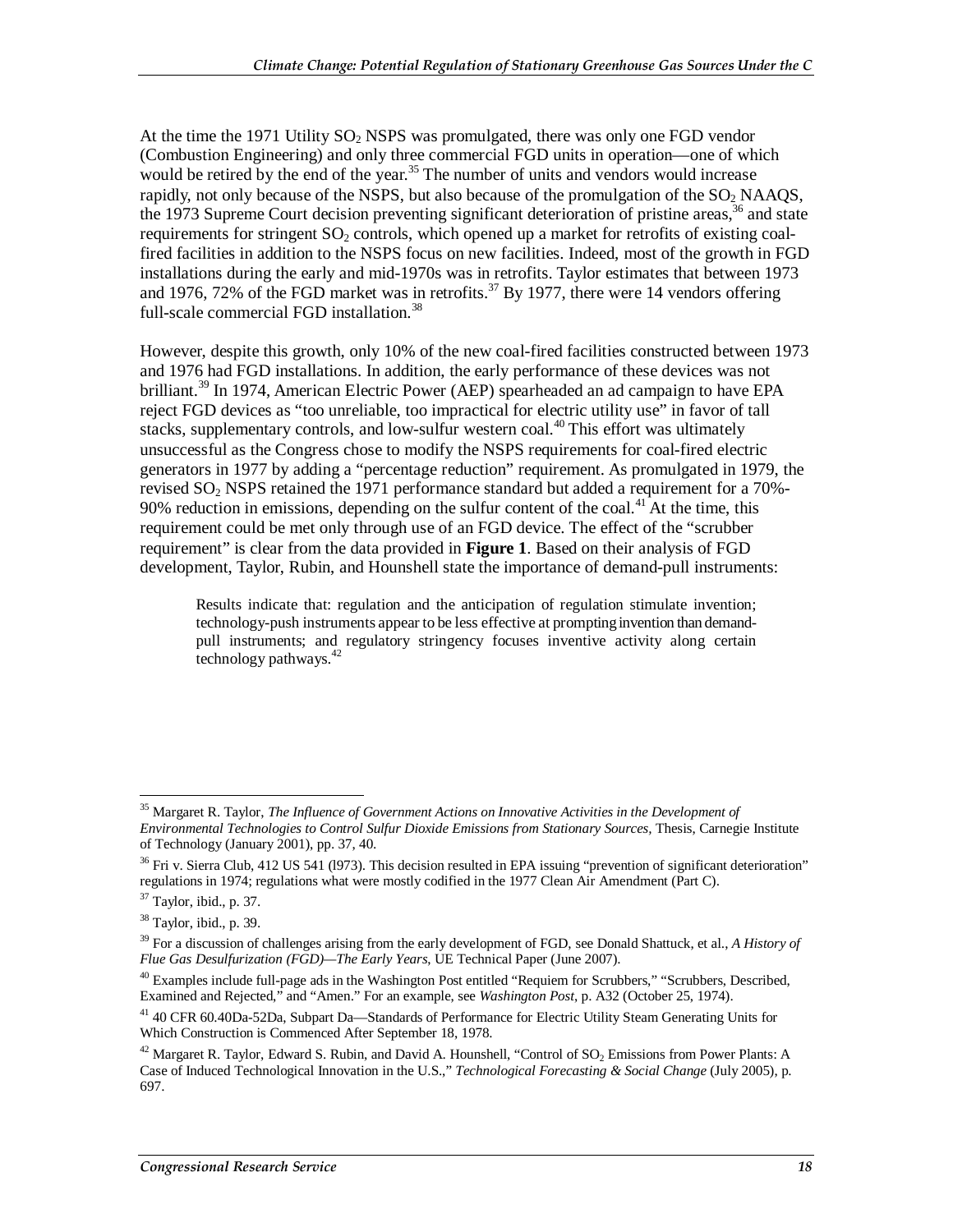

**Figure 1. Number of FGD Units and Cumulative Gigawatt (GW) Capacity of FGD Units: 1973-1996** 

**Source:** Adapted by Taylor from Soud (1994). See Margaret R. Taylor, op. cit., 74.

**Note:** Numbers are archival through June 1994, then projected for 1994-96.

That government policy could force the development of a technology through creating a market should not suggest that the government was limited to that role, or that the process was smooth or seamless. On the latter point, Shattuck, et al., summarize the early years of FGD development as follows:

The Standards of Performance for New Sources are technology-forcing, and for the utility industry they forced the development of a technology that had never been installed on facilities the size of utility plants. That technology had to be developed, and a number of installations completed in a short period of time. The US EPA continued to force technology through the promulgation of successive regulations. The development of the equipment was not an easy process. What may have appeared to be the simple application of an equipment item from one industry to another often turned out to be fraught with unforeseen challenges.<sup>43</sup>

The example indicates that technology-forcing regulations can be effective in pulling technology into the market—even when there remain some operational difficulties for that technology. The difference for carbon capture technology is that for long-term widespread development, a new infrastructure of pipelines and storage sites may be necessary in addition to effective carbon capture technology.<sup>44</sup> In the short-term, suitable alternatives, such as enhanced oil recovery needs and in-situ geologic storage, may be available to support early commercialization projects without the need for an integrated transport and storage system. Likewise, with economics more favorable for new facilities than for retrofits, concentrating on using new construction to introduce carbon capture technology might be one path to widespread commercialization. As an

<sup>-</sup> $43$  Shattuck, et. al., p. 15.

<sup>44</sup> See CRS Report RL33971, *Carbon Dioxide (CO2) Pipelines for Carbon Sequestration: Emerging Policy Issues*, by Paul W. Parfomak and Peter Folger.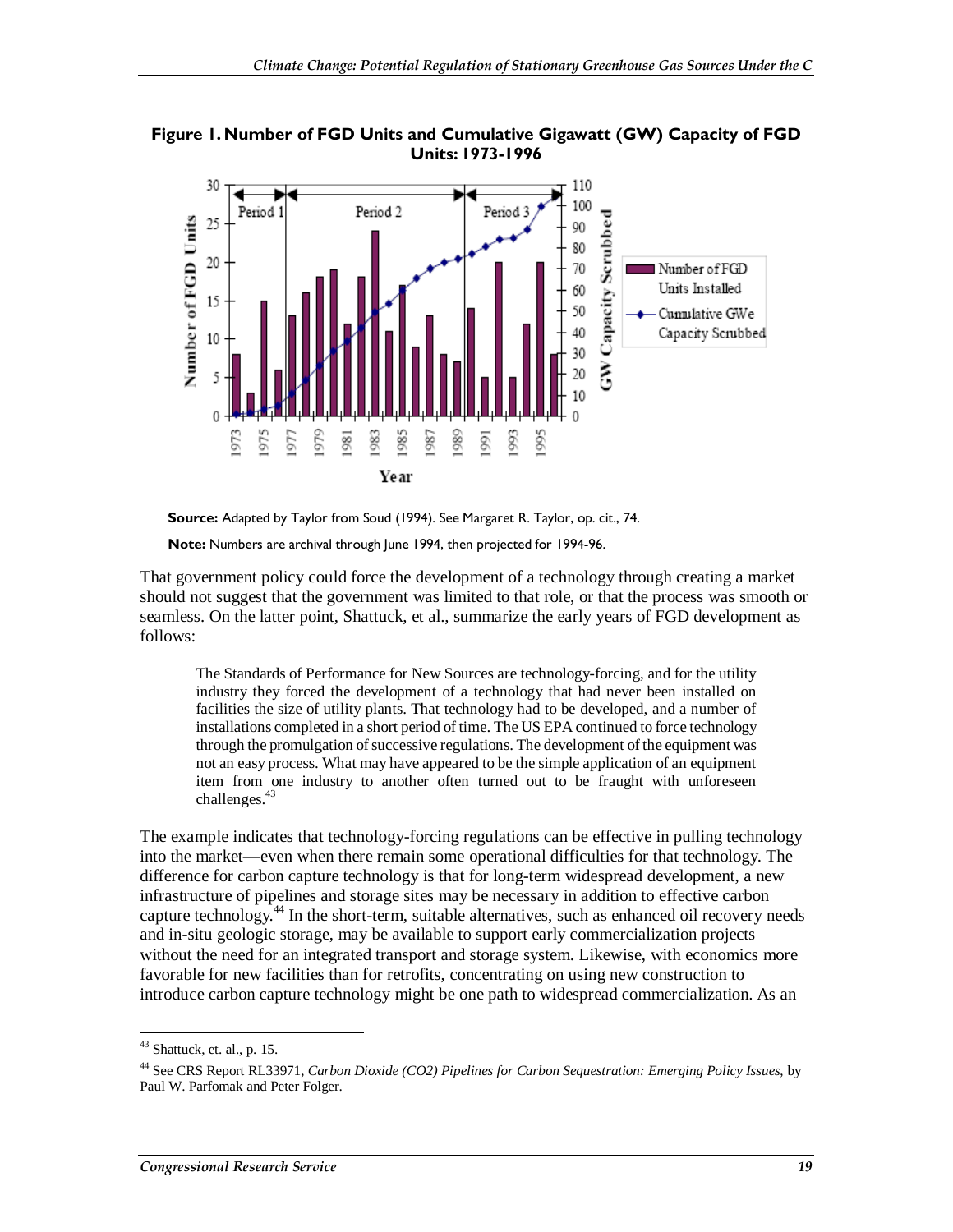entry point to carbon capture deployment, a regulatory approach such as NSPS may represent a first step, as suggested by the  $SO<sub>2</sub>$  NSPS example above.

## **Potential for Cap-and-Trade**

Whether EPA can set up a cap-and-trade program under the Clean Air Act is the subject of considerable debate in the literature.<sup>45</sup> Much of the debate surrounds the provisions of Section 111(d). However, there are other authorities in the Act that might serve as a basis for a EPAcoordinated cap-and-trade program.

#### **Potential Under Section 111**

EPA, along with other commenters, has linked the potential effectiveness of Section 111(d) to whether it can be interpreted to allow a cap-and-trade program for  $CO<sub>2</sub>$ . As stated by EPA: "EPA also believes that because of the potential cost savings, it might be possible for the Agency to consider deeper reductions through a cap-and-trade program that allowed trading among sources in various source categories relative to other systems of emissions reduction."<sup>46</sup> As noted, Section 111 explicitly allows EPA to take cost into consideration in developing performance standards. Whether that consideration could justify a trading program across different greenhouse gases, and across different source categories with different best available systems of emissions reduction is not known. A lead author of the winning brief in *Massachusetts v. EPA* makes a case against such authority:

Numerous parties have argued that section 111 does not authorize the creation of a cap-andtrade program. Among other things, section 111(h) provides a contingency plan in the event performance standards are "not feasible" to implement. In that case, section 111(h) gives EPA the authority to "promulgate a design, equipment, work practice, or operational standard, or combination thereof, which reflects the best technological system of continuous emissions reduction which … the Administrator determines has been adequately demonstrated." 42 U.S.C. Section 7411(h)(1). One of the ways a performance standard might prove "not feasible" is if "a pollutant or pollutants cannot be emitted through a conveyance designed and constructed to emit or capture such pollutants."  $42 \text{ U.S.C. } 7411 \text{ (h)}(2)(\text{A})$ . Clearly, Congress thought the most likely scenario under section 111 was for pollutants to be "emitted through a conveyance designed and constructed to emit or capture such pollutant[s]" – an assumption at odds with the operation of a trading program. Other aspects of section 111 also point away from the creation of a trading program under this provision [reference omitted].<sup>47</sup>

<u>.</u>

<sup>45</sup> See EPA, ANPR, pp. 44514-44516; Lisa Heinzerling, *Testimony Before the Subcommittee on Energy and Air Quality of the Committee on Energy and Commerce*, Hearing (April 10, 2008); Robert R. Nordhaus, "New Wine into Old Bottles: The Feasibility of Greenhouse Gas Regulation Under the Clean Air Act*," N.Y.U. Environmental Law Journ*al (2007), pp. 53-72; Inimai M. Chettiar and Jason A. Schwartz, *The Road Ahead: EPA's Options and Obligations For Regulating Greenhouse Gases* (April 2009); and Alaine Ginocchio, et al*., The Boundaries of Executive Authority: Using Executive Orders to Implement Federal Climate Change Policy* (February 2008).

<sup>&</sup>lt;sup>46</sup> U.S. Environmental Protection Agency, "Regulating Greenhouse Gas Emissions Under the Clean Air Act; Proposed Rule," 73 Federal Register 44490, July 30, 2008.

<sup>&</sup>lt;sup>47</sup> Lisa Heinzerling, Testimony Before the Subcommittee on Energy and Air Quality of the Committee on Energy and Commerce, House of Representatives (April 10, 2008), pp. 12-13.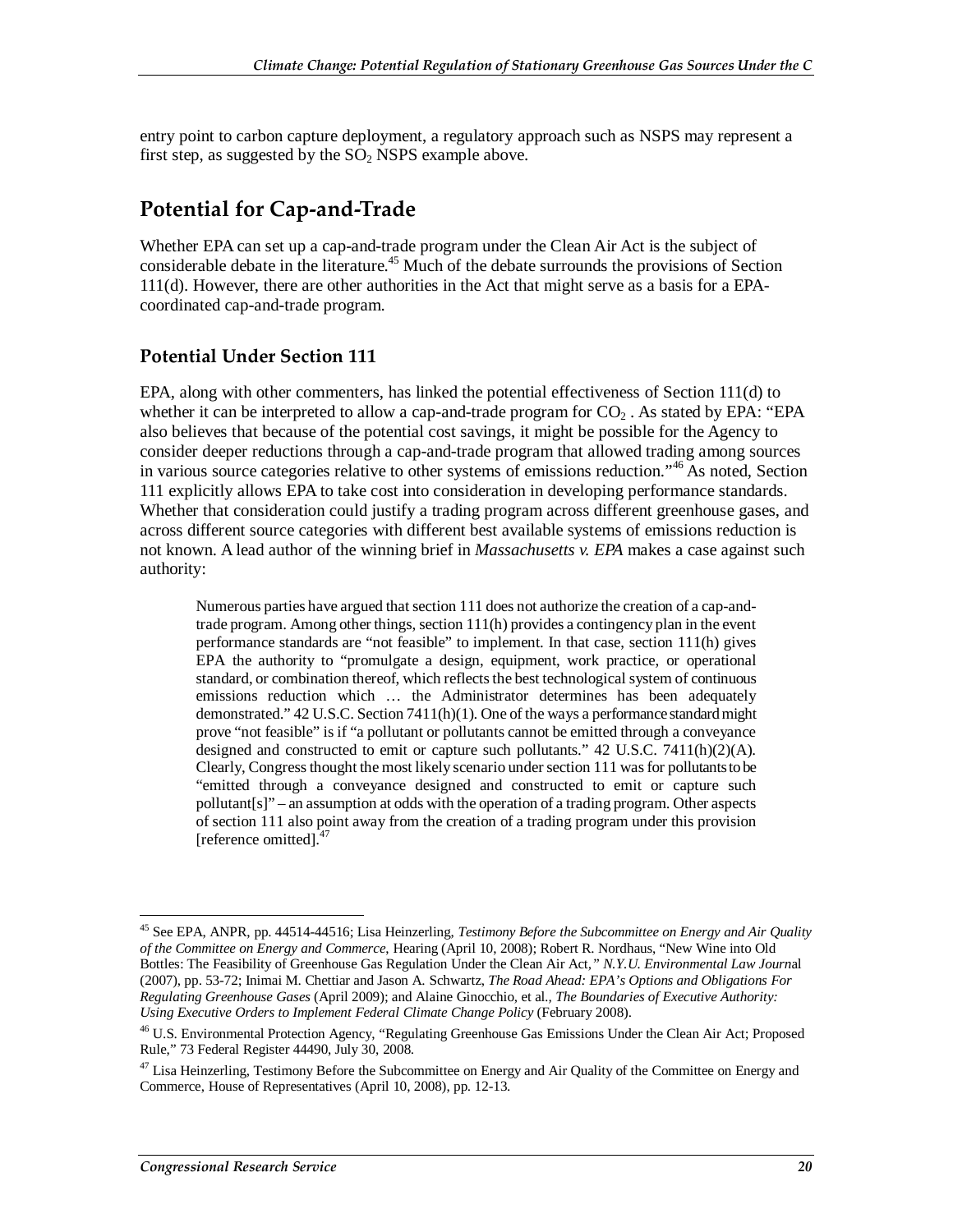In sum, whether this authority can be expanded to creating a comprehensive cap-and-trade program is under debate. Focused on existing sources, EPA used Sec. 111(d) to justify its promulgated rule (now vacated) to reduce mercury emissions from powerplants. Although some have argued that the court decision in this case repudiated EPA's reasoning, the case was actually not decided on the basis of Section 111(d).<sup>48</sup>

#### **Potential Under Other Sections**

Three other sections of the Act, (Sections 110, 115, and 615) might also be considered as possible authority for establishing an economy-wide cap-and-trade program for GHG emissions, although each has its own weaknesses. Section 110 of the Act establishes requirements for State Implementation Plans (SIPs). While primarily designed to demonstrate how a state with nonattainment areas will bring those areas into attainment with NAAQS, the section also contains language that might serve as the basis for the use of broader GHG regulatory tools once emission standards were issued under any section of the Act. Specifically, Section 110(a)(2)(A) says that each SIP shall

... include enforceable emission limitations and other control measures, means, or techniques (including economic incentives such as fees, marketable permits, and auctions of emissions rights), as well as schedules and timetables for compliance, as may be necessary or appropriate to meet the applicable requirements of this Act ....

The predicate is that there must first be an applicable requirement under the Act. Thus, Section 110 would not be an authority that EPA could use to *initiate* regulation of GHGs. Also, although the section mentions economic incentives, marketable permits, and auctions, it is not clear that such authority could be used for economy-wide control measures. The precedents for the authority's use that EPA cited in the ANPR, for example, included such regulations as the NOx SIP call, which established a cap-and-trade program for powerplant emissions of NOx, and the Clean Air Interstate Rule, which also allowed trading of emission allowances by powerplants.

As stated in the ANPR:

EPA has often incorporated market-oriented emissions trading elements into the more traditional performance standard approach for mobile and stationary sources. Coupling market-oriented provisions with performance standards provides some of the cost advantages and market flexibility of market-oriented solutions while also directly incentivizing technology innovation within the particular sector, as discussed below. For example, performance standards for mobile sources under Title II have for many years been coupled with averaging, banking and trading provisions within a subsector. In general, averaging allows covered parties to meet their emissions obligation on a fleet- or unit-wide basis rather than requiring each vehicle or unit to directly comply. Banking provides direct incentives for additional reductions by giving credit for overcompliance; these credits can be used toward future compliance obligations and, as such, allow manufacturers to put technology improvements in place when they are ready for market, rather than being forced to adhere to a strict regulatory schedule that may or may not conform to industry or company

<sup>-</sup><sup>48</sup> New Jersey v. EPA, 517 F.3d 574 (D.C. Cir. 2008). The case was decided on whether EPA could delist electric generating units as a source of hazardous air pollutants without following the criteria laid out in Section 112(c). For a discussion see CRS Report RS22817, *The D.C. Circuit Rejects EPA's Mercury Rules: New Jersey v. EPA*, by Robert Meltz and James E. McCarthy.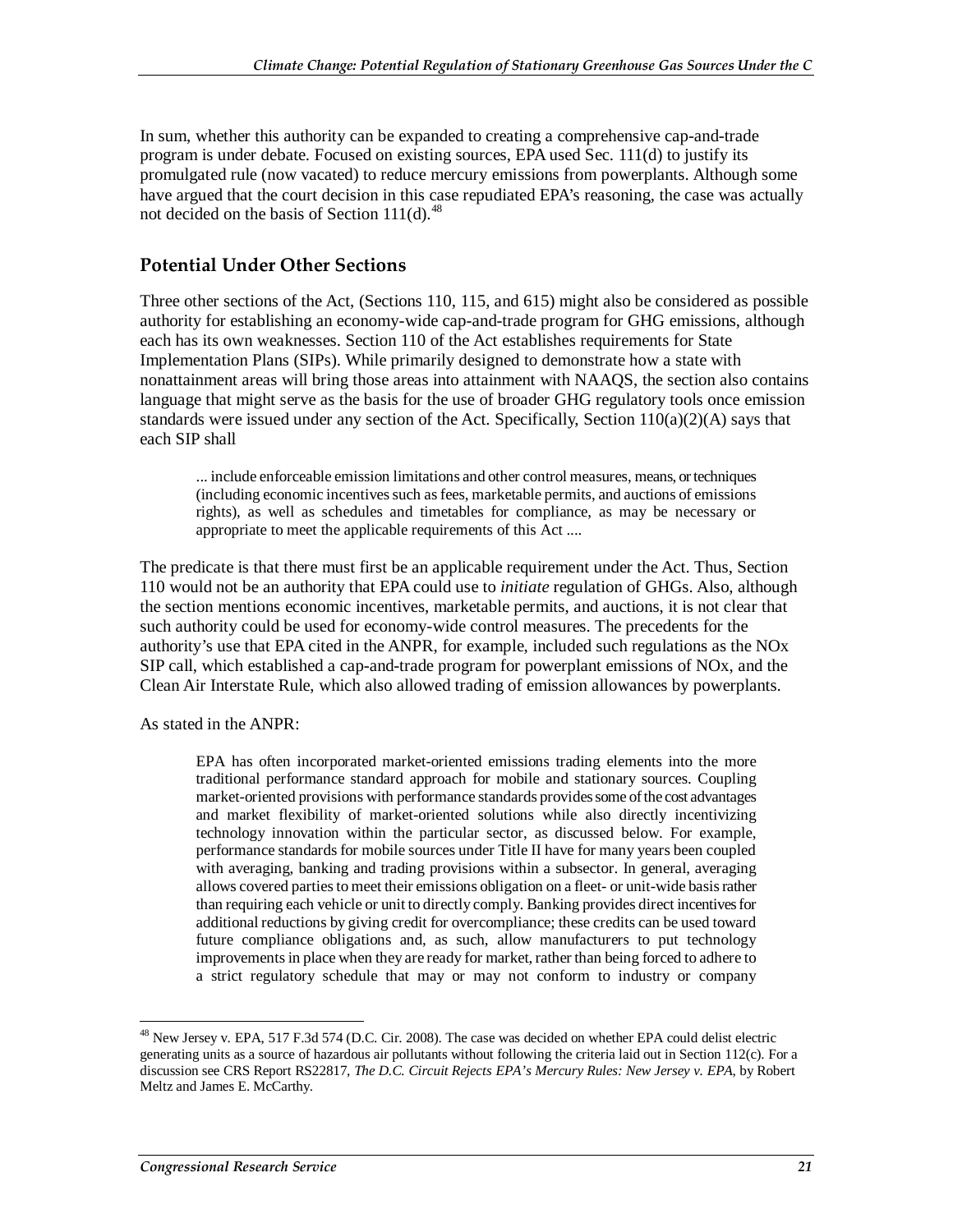developments. Allowing trading of excess emission reductions with other covered parties provides an incentive for reducing emissions beyond what is required.<sup>49</sup>

The two other possible authorities for a cap-and-trade program, Sections 115 and Section 615, have never been used to control any pollutant, much less to establish a cap-and-trade program. Assuming Section 115 could be invoked without a supporting NAAQS, there might be sufficient flexibility to institute a cap-and-trade program. The program would have to be created by each state under Section 110 to comply with EPA-determined state GHG emission caps in response to Section 115. Because it would function through Section 110, EPA could not impose a cap-andtrade system on the states; rather, the states would have to voluntarily agree to cooperate in a EPA-coordinated cap-and-trade scheme.

As noted earlier, if Section 615 could be successfully triggered by the science, EPA's discretion in setting up a regulatory scheme would be substantial. As stated by EPA in its ANPR: "... depending on the nature of any finding made, section 615 authority may be broad enough to establish a cap-and-trade program for the substance, practice, process or activity covered by the finding...."50

## **Implementation Issues**

### **New Source Review**

Any new or modified facility emitting (or potentially emitting) over 250 tons of any regulated pollutant must undergo preconstruction review and permitting, including the installation of Best Available Control Technology (BACT), except those pollutants regulated under Sections 112 and 211(o). New sources under the Prevention of Significant Deterioration provisions of Part C (PSD-NSR) must undergo preconstruction review and must install BACT as the minimum level of control.<sup>51</sup> State permitting agencies determine BACT on a case-by-case basis, taking into account energy, environmental, and economic impacts. BACT cannot be less stringent than the federal NSPS, but it can be more so. More stringent controls can be required if modeling indicates that BACT is insufficient to avoid violating PSD emission limitations, or the NAAQS itself.

PSD-NSR is required for any pollutant "subject to regulation" under the Clean Air Act, but there are varying interpretations of what the phrase "subject to regulation" means. Environmental groups have argued that  $CO<sub>2</sub>$  is already subject to regulation because utilities are required under Section 821 of the Clean Air Act Amendments of 1990 to monitor and report  $CO<sub>2</sub>$  emissions to EPA. Others argue that an endangerment finding would make GHGs subject to regulation, and,

<sup>&</sup>lt;u>.</u> <sup>49</sup> ANPR, p. 44412.

<sup>50 73</sup> *Federal Register* 44519, July 30, 2008.

<sup>&</sup>lt;sup>51</sup> The 1977 CAA broadened the air quality control regimen with the addition of the Prevention of Significant Deterioration (PSD) and visibility impairment provisions. The PSD program (Part C of Title I of the CAA) focuses on ambient concentrations of  $SO_2$ ,  $NOX$ , and PM in "clean" air areas of the country (i.e., areas where air quality is better than the NAAQS). The provision allows some increase in clean areas' pollution concentrations depending on their classification. In general, historic or recreation areas (e.g., national parks) are classified Class I with very little degradation allowed, while most other areas are classified Class II with moderate degradation allowed. States are allowed to reclassify Class II areas to Class III areas, which would be permitted to degrade up to the NAAQS, but none have ever been reclassified to Class III.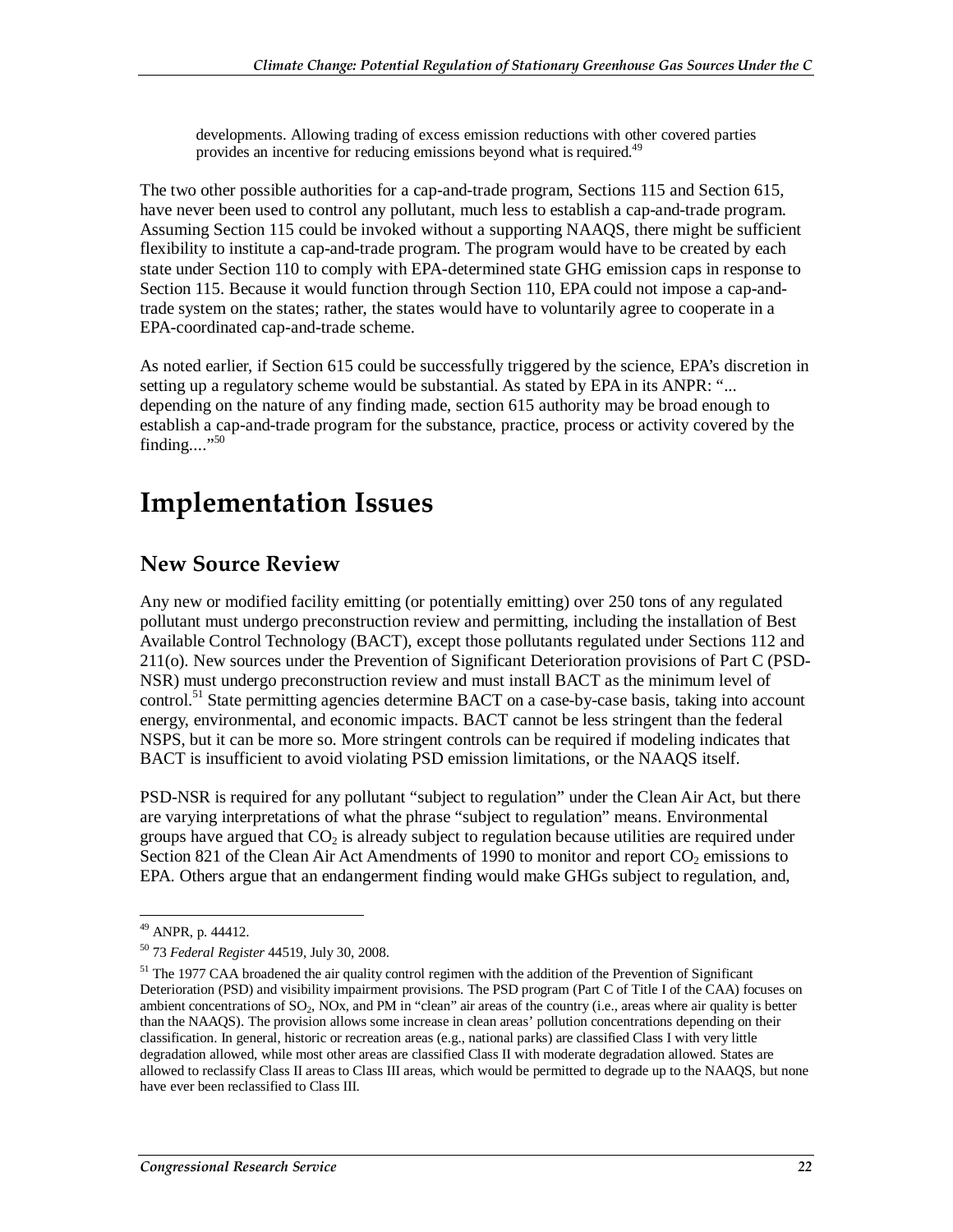therefore, trigger PSD-NSR requirements for new sources. In its proposed endangerment finding, EPA noted its current interpretation of the law is that a final positive endangerment finding for motor vehicles under Section 202 would not *per se* make greenhouse gas emissions subject to PSD-NSR.<sup>52</sup> However, the interpretive memorandum on which this conclusion is based,<sup>53</sup> issued in December 2008, is currently under review by the new Administration.

### **Issue of Case-by-Case BACT Determinations**

Two aspects of the New Source Review provision create potential difficulties in using the CAA to control greenhouse gases. First, as noted earlier, PSD-NSR has specified thresholds for triggering its provisions: a "major emitting facility is generally defined as emitting or having the potential to emit 250 tons annually of a regulated pollutant (Sec. 169(1)).<sup>54</sup> With respect to greenhouse gases, this is a fairly low threshold. By comparison, several bills introduced in the  $110<sup>th</sup>$  Congress set thresholds for inclusion in the reduction program at 10,000 metric tons annually.

The second administrative issue for PSD-NSR is the requirement that BACT be determined on a case-by-case basis. Combined with a 250 ton threshold, this could mean a massive increase in state-determinations of BACT. If the threshold was 250 tons annually, the resulting increased permit activity would be at least an order of magnitude, according to EPA (discussed below).

On this second issue, it should be noted that several commenters believe this would not be a major problem (unless a cap-and-trade program is implemented). As stated by the Institute for Policy Integrity:

Since including GHGs in the PSD program may greatly expand the number of permits issued, making case-by-case determinations for each individual source may stretch the resources of EPA and state permitting authorities. Moreover, traditional technological controls may not exist for every GHG emitted by every regulated facility. However, there is flexibility in the statute to resolve these problems.

<sup>-</sup> $52$  See Proposed Endangerment Finding, footnote 29 (p. 106).

<sup>&</sup>lt;sup>53</sup> Memorandum from EPA Administrator Stephen L. Johnson to Regional Administrators, "EPA's Interpretation of Regulations that Determine Pollutants Covered by Federal Prevention of Significant Deterioration (PSD) Permit Program," December 18, 2008, 19 pages, at http://www.epa.gov/nsr/documents/psd\_interpretive\_memo\_12.18.08.pdf.

 $54$  It should be noted that, unlike the definition of major source, the definition of a major modification is defined by regulation, not statute. As defined under the 1970 CAA, a modification is "any physical change in, or change in the method of operation of, a stationary source which increases the amount of any air pollutant emitted by such source or which results in the emission of any air pollutant not previously emitted"(Section  $111(a)(4)$ ). In subsequent regulations issued in 1975 with respect to NSPS, EPA defined modification as any physical or operational change that resulted in any increase in the maximum hourly emission rate of any controlled air pollutant.<sup>54</sup> EPA regulations also stated that any replacement of existing components that exceeded 50% of the fixed capital costs of building a new facility placed the plant under NSPS, regardless of any change in emissions. With the advent of National Ambient Air Quality Standards non-attainment provisions (Part D), PSD provisions (Part C), and NSR in 1977, a different approach to defining modification was appropriate as the focus was shifted from enforcing NSPS emission rates to achieving attainment and compliance with PSD. In promulgating regulations for the PSD and non-attainment programs, EPA defined "significant" increase in emissions in terms of tons per year emitted by a major source. For sulfur dioxide and nitrogen oxides, the threshold is 40 tons per year. Facilities exceeding that threshold are subject to NSR.

Given this history of setting *de minimis* emission increases for triggering NSR review for modifications, it is possible EPA could set a substantially higher level for at least carbon dioxide emissions, and perhaps other greenhouse gases, if it determined such thresholds were appropriate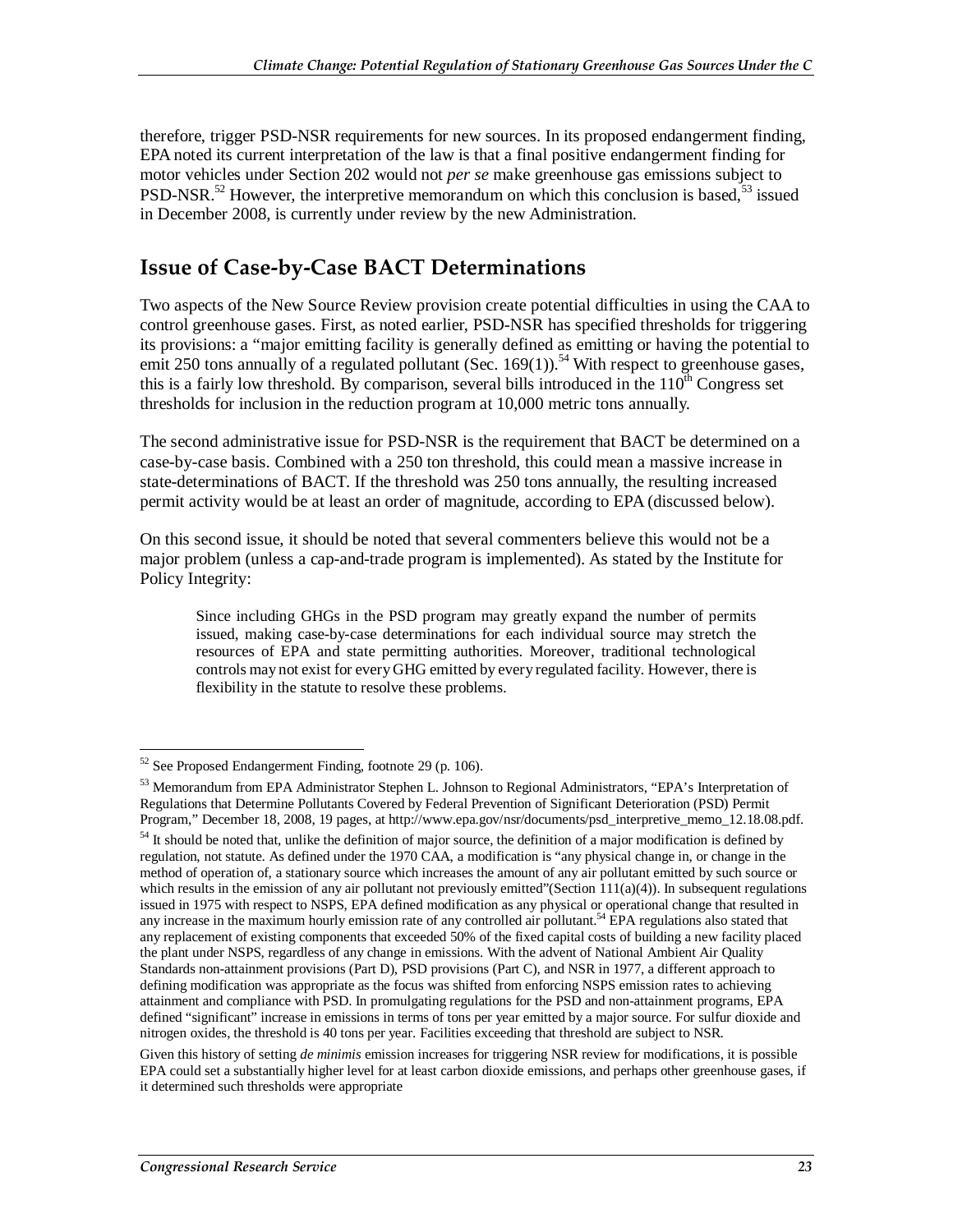Though BACT determinations are generally to be made on a case-by-case basis, the D.C. Circuit recognized in *Alabama Power* that exceptions can be made if "case-by-case determinations would, as a practical matter, prevent the agency from carrying out the mission assigned to it by Congress." The development of "presumptive BACT" determinations should be permissible and may help streamline the permitting process [footnote omitted]."55

In addition, assuming PSD is triggered by regulation under Section 111, the BACT requirements may be identical to the NSPS determinations under Section 111. It is also likely that most small sources would not have an NSPS as EPA applied its discretion under Section 111 in determining the most cost-effective emissions reductions. With no NSPS floor for a BACT determination, it is possible that NSR requirements for sources not covered under Section 111 could be quite lax.

### **Title V and the Size Threshold**

In the ANPR, EPA discussed the possibility that an endangerment finding and subsequent regulation of GHGs as air pollutants under any section of the Act could trigger Title V permit requirements, and that all facilities that have the potential to emit a GHG pollutant in amounts of 100 tons per year or more would be required to obtain permits. Under this reasoning, the regulation of  $CO<sub>2</sub>$  from motor vehicles under Section 202, for example, could lead to Title V permit requirements for  $CO<sub>2</sub>$  from powerplants and other sources. In the ANPR, the agency stated:

Using available data, which we acknowledge are limited, and engineering judgment in a manner similar to what was done for PSD, EPA estimates that more than 550,000 additional sources would require Title V permits, as compared to the current universe of about 15,000– 16,000 Title V sources. If actually implemented, this would be more than a tenfold increase, and many of the newly subject sources would be in categories not traditionally regulated by Title V, such as large residential and commercial buildings.<sup>56</sup>

Thus, like PSD-NSR, a major complication that Title V introduces is the potential for very small sources of greenhouse gases to need permits in order to operate. Furthermore, Title V requires that covered entities pay fees established by the permitting authority, and that the total fees be sufficient to cover the costs of running the permit program.

The potential for increased permitting activity has led to speculation on its potential extent. For example, some agricultural interests have spun the possibility that Title V could be invoked for emissions from agricultural activities and the requirement for permit fees into something they refer to as the "cow tax." On November 18, 2008, for example, Cattle Network stated "EPA Proposes 'Cow Tax.'" The article even generated specific amounts for the "tax": \$175 per dairy  $\overline{\text{cow}}$  and \$87.50 per beef  $\overline{\text{cow}}$ .<sup>57</sup> EPA says that it has no plans to regulate agricultural activities' GHG emissions. Indeed, the agency currently exempts most major agricultural sources from any Clean Air Act controls on conventional air pollutants under an arrangement known as the Air

<sup>-</sup>55 Inimai M. Chettiar and Jason A. Schwartz, *The Road Ahead: EPA's Options and Obligations for Regulating Greenhouse Gases*, April 2009, p. 105. 56 73 *Federal Register* 44511, July 30, 2008.

 $57$  Cattle Network, November 18, 2008, at http://www.cattlenetwork.com/Content.asp?ContentID=269579.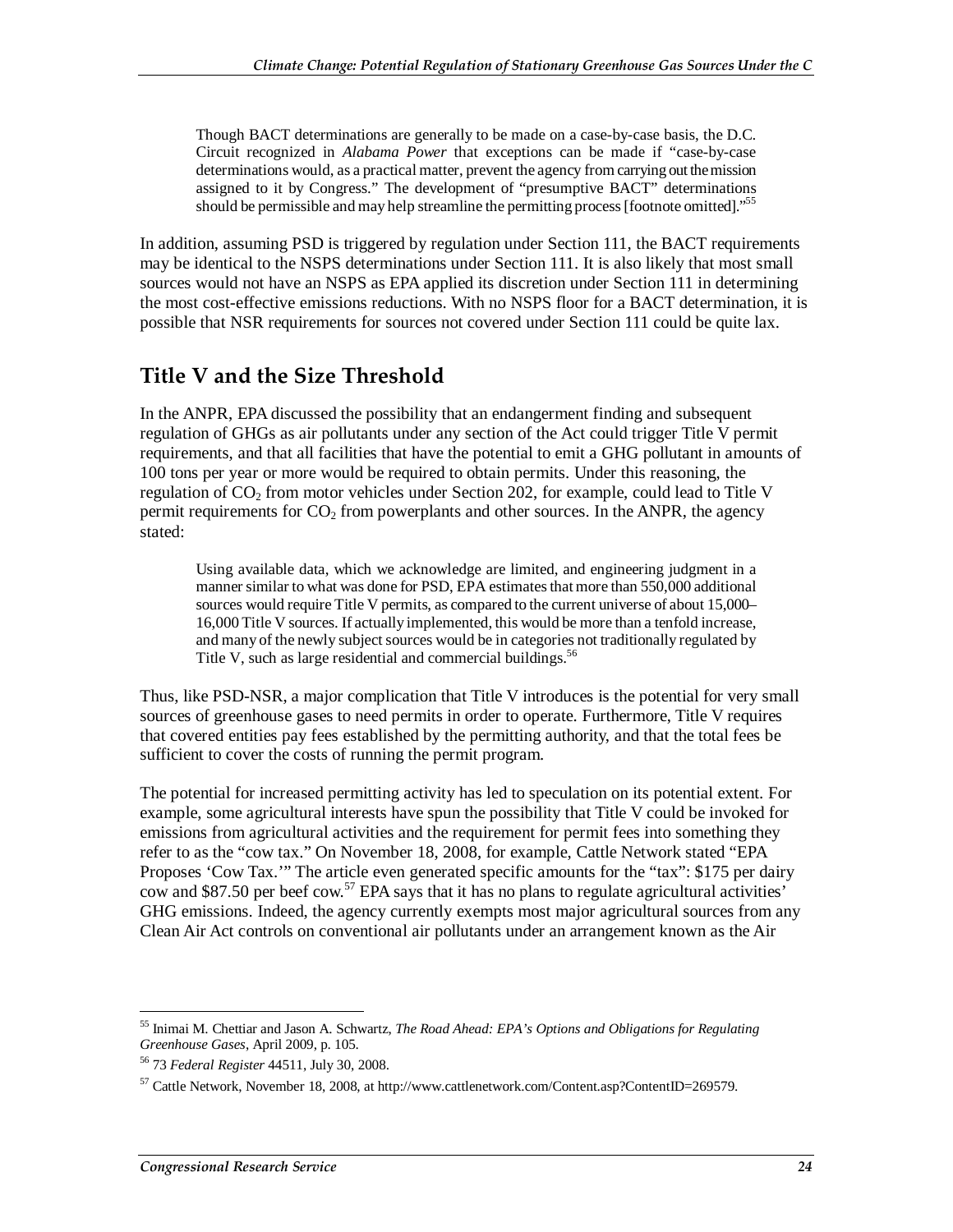Compliance Agreement.<sup>58</sup> Thus, it would seem unlikely that the agency would now make a priority of subjecting small agricultural sources to GHG requirements.

 However, the need to deal with the size issue has been noted by EPA and other commenters. Alternatives to lessen the extent and cost of these provisions fall into three categories: (1) legal or regulatory interpretations that increase EPA's flexibility to determine what sources would need permits and when; (2) the expanded use of general permits; (3) interpretation of different endangerment findings to exclude Title V and/or PSD-NSR.

#### *Legal or Regulatory Interpretations that Increase Flexibility*

EPA noted two possible legal theories under which it could avoid imposing PSD-NSR or Title V permitting requirements on small sources. Under "the judicial doctrine of administrative necessity," the agency stated that it might be able "to craft relief in the form of narrowed source coverage, exemptions, streamlined approaches or procedures, or a delay of deadlines."<sup>59</sup> The agency also stated that in rare cases, the courts will apply statutory provisions in a manner other than that indicated by the plain meaning, if "absurd, futile, strange, or indeterminate results" would be produced by literal application.

If EPA has the authority, such as under Section 111, it will almost certainly focus on the large sources first. As noted in the introduction, when it comes to stationary sources, size matters. Twenty-eight percent of the country's GHGs comes from an Energy Information Administration (EIA) estimated 670 coal-fired electric powerplants. Farms, by contrast, number more than 2 million, and emit less than 4% of total GHGs. EPA could argue that either administrative necessity or "strange," perhaps "absurd" results (to use EPA's terms) justified priorities and resources being focused on the former with the latter being either substantially delayed or possibly ignored. Methane (CH4) provides another interesting contrast in potential priorities. For example, about 1.8% of GHG emissions, in the form of methane, are generated by 1,800 landfills; a slightly larger amount (2.4%) is emitted by roughly a million cattle and swine operations. As stated by the Institute for Policy Integrity:

Courts grant agencies much more leeway in deferring full implementation of a statute than in creating permanent exemptions. Invoking the doctrine of administrative necessity, EPA should be able to justify expanding NSR permit applicability to the largest sources first, and then gradually including smaller sources. The timeline set for phasing in smaller sources could not take longer than reasonably necessary given EPA's administrative burdens, but EPA will have a good deal of discretion to determine its own resources and capability [footnotes omitted].<sup>60</sup>

A second means of reducing the administrative burden is to increase the effective size of an affected source by defining "potential to emit" in terms of potential actual emissions. In particular, EPA suggested in its ANPR that determining the potential to emit in terms of actual usage instead of maximum potential could have some benefit in some cases. For example, if a small boiler's potential to emit was based on actual usage of 1000 hours a year, instead of

<sup>-</sup>58 See CRS Report RL32947, *Air Quality Issues and Animal Agriculture: EPA's Air Compliance Agreement*.

<sup>59 73</sup> *Federal Register* 44512, July 30, 2008. Also see ensuing discussion through page 44514.

<sup>60</sup> Inimai M. Chettiar and Jason A. Schwartz, *The Road Ahead: EPA's Options and Obligations for Regulating Greenhouse Gases*, (April 2009), p. 104.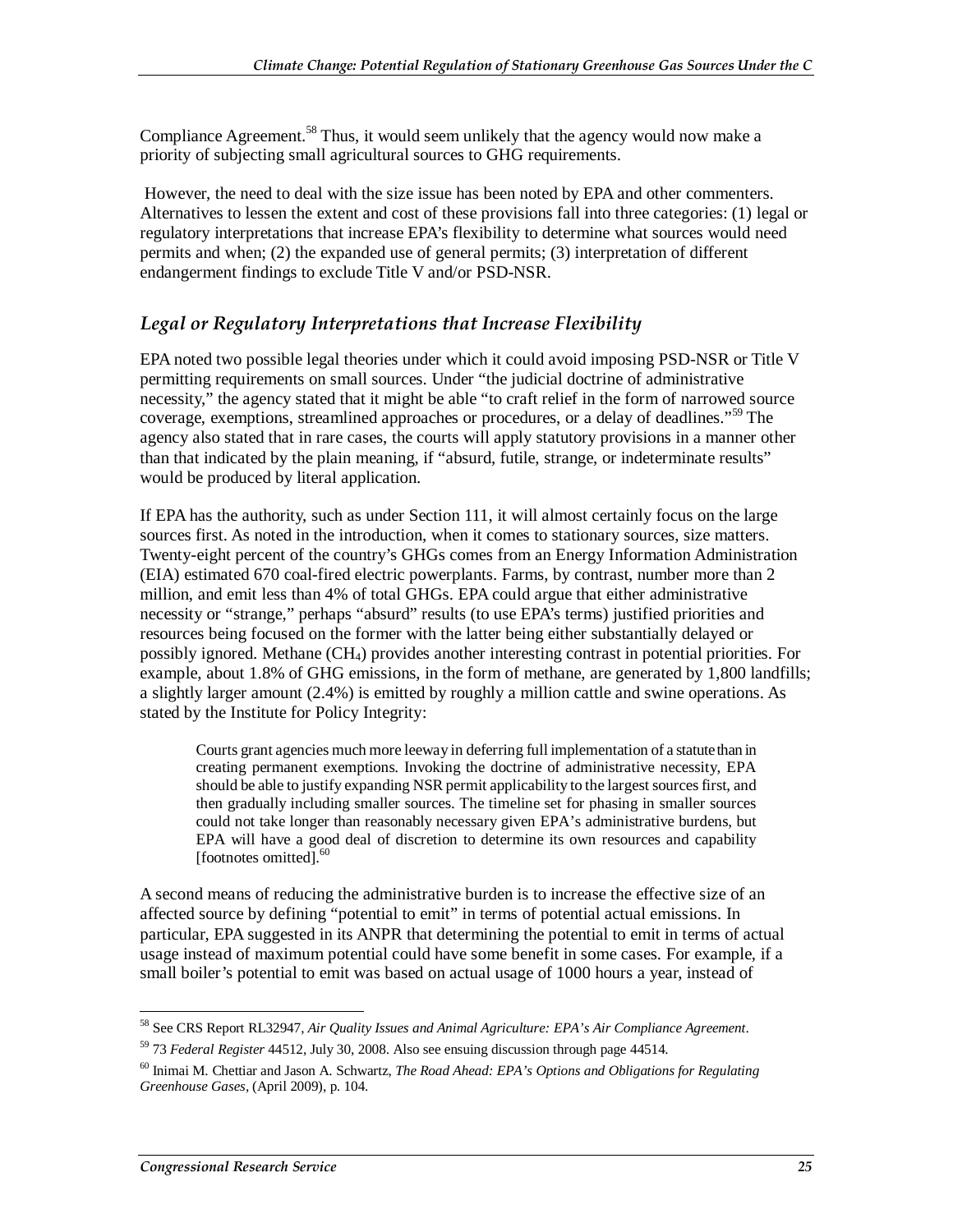continuous potential usage (8760 hours), the effective size of the boiler under NSR would increase  $8.76$  times.<sup>61</sup>

#### *General Permits*

Perhaps the most straightforward method of reducing administrative burden is for EPA to adopt a general permit scheme for PSD-NSR and Title V. For categories with numerous similar sources of emissions, the Clean Air Act provides in Section 504(d) that the permitting authority—be it EPA or a delegated state agency—may issue a "general permit" covering all sources in the category. This provision substantially reduces the administrative burden of issuing permits, allowing notice and opportunity for public hearing on the category as a whole and the provisions of the general permit, rather than requiring the same for each individual source. General permits have been widely used by the agency under the Clean Water Act, and are used by about half the states for control of various air pollution sources. Thus, there is precedent for their use in a Clean Air Act greenhouse gas control program for multiple, relatively minor sources of emissions.

A general permit does not relieve the permittee from filing a permit application or from complying with permit conditions, which would include some sort of monitoring and reporting requirements. But a permit application for a general permit can be relatively simple, and since there are few costs to issuing the permit, permit fees, which are required by Section 502(b) to cover the reasonable costs of the permit program, but are to be utilized only to cover such costs, would be relatively low. A sampling of states using general permit fees for other types of air pollutants found fees ranging from \$100 to \$350 per permittee.

Such an approach may also be available to small sources potentially caught under PSD-NSR. Both EPA in the ANPR and the Institute for Policy Integrity provide arguments for PSD-NSR general permits for small sources to avoid absurd results or respond to administrative necessity.<sup>62</sup>

### **Section 304: Citizen Suits**

If an endangerment finding triggered emissions standards or limitations under the CAA (e.g., Section 111, Part C), it would also bring into play Section 304, Citizen Suits. Section 304 allows any person to commence a civil action against any other person (including government entities and instrumentalities) for violation of an emissions standard or limitation under the Act. It also provides for suits against EPA for failing to perform a nondiscretionary act or duty. Most specifically, Section 304 provides for suits

... against any person who proposes to construct or constructs any new or modified major emitting facility without a permit required under part C of title I (relating to significant deterioration of air quality) or part D of title I (relating to non-attainment) or who is alleged to have violated (if there is evidence that the alleged violation has been repeated) or to be in violation of condition of such permit.<sup>63</sup>

<sup>-</sup>61 73 *Federal Register* 44503, July 30, 2008..

<sup>62 73</sup> *Federal Register 44507-*44511, July 30, 2008; Inimai M. Chettiar and Jason A. Schwartz, *The Road Ahead: EPA's Options and Obligations for Regulating Greenhouse Gases*, (April 2009), pp. 103-106.

 $63$  Section 304(a)(3).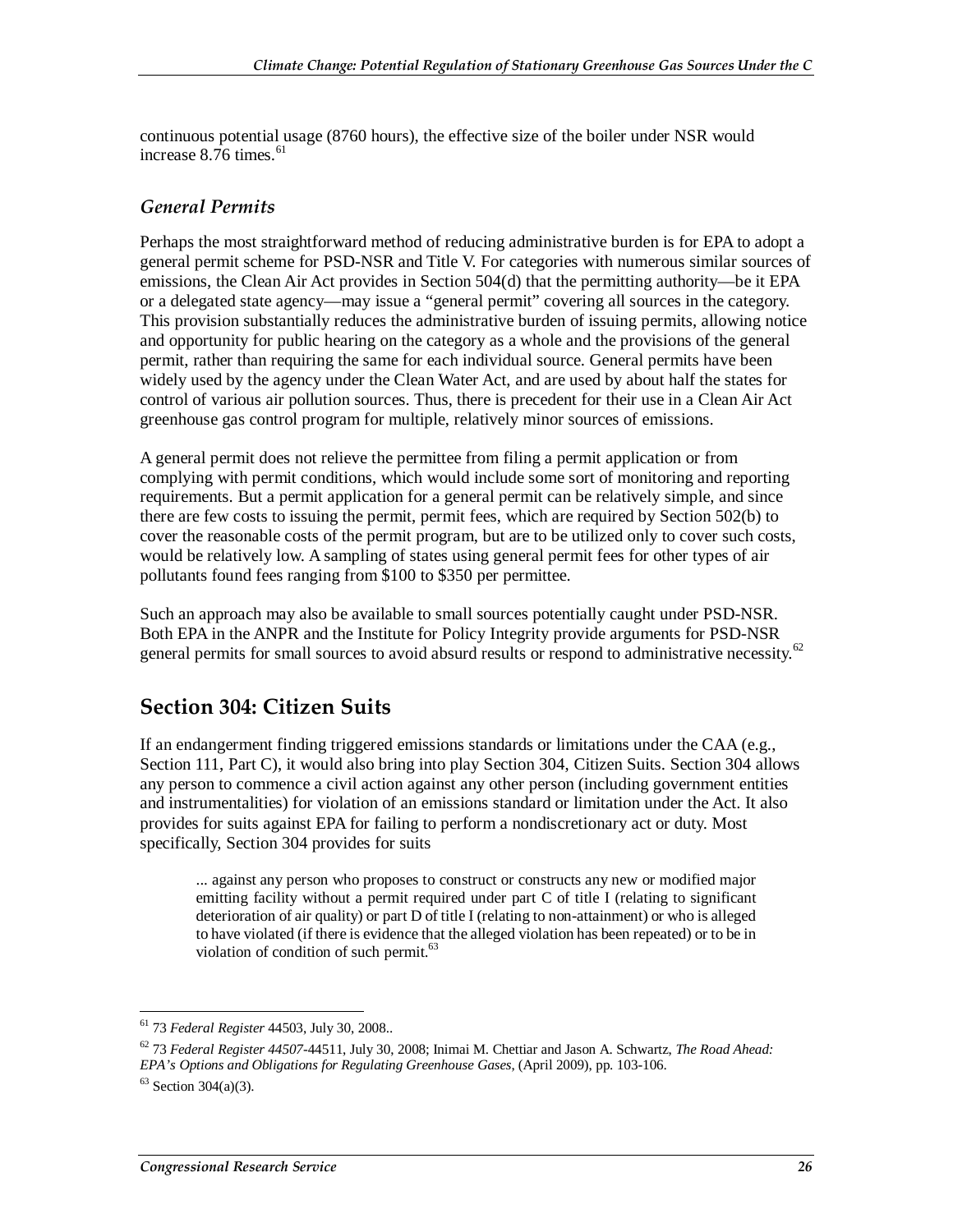Citizen suits have been widely used by environmental groups to force the Administrator to undertake nondiscretionary duties and to enforce the Act's requirements against emitting facilities. Should the agency fail to move forward with GHG standards following an endangerment finding, suits seeking to force action would almost certainly be filed.

## **Conclusion**

The current debate on the appropriateness of using the Clean Air Act to regulate greenhouse gas emissions is not the first such debate that has occurred when a new environmental challenge has been directed at the Act. During the 1980s, suggestions were made that acid rain and/or stratospheric ozone depletion could be addressed via then-existing provisions, rather than by new Amendments. For example, in 1985, the CRS stated the following with respect to addressing acid rain through the existing Clean Air Act:

*Various Clean Air Act provisions could be used to address acid precipitation*, including issuing more stringent secondary ambient air quality standards, setting a sulfate standard, and enforcing SO2 reductions more vigorously. (a) Typically, however, such actions require a demonstration of cause-effect relationship that has not been obtained, at least in the view of many policymakers; and/or they require actions under peripherally related provisions such as visibility protection—which are already subject to controversy on their own right. (b) Any such actions would likely be expensive, both in resources and in political/administrative capital. (c*) Program administrators have therefore said they will not use the Clean Air Act aggressively and innovatively to combat acid precipitation without an explicit Congressional mandate and/or compelling new evidence linking specific damages to specific pollutants*  [emphasis in original]*.* 64

In both cases, the Congress moved to add new Titles to the Act (Title IV to address acid rain, and Title VI to address stratospheric ozone depletion). In the case of Title IV, a new market-based approach to reducing pollutants was introduced to implement a statutory reduction requirement  $(i.e., the SO<sub>2</sub> emissions cap)$  in hope that the cost would be optimized. The result was so successful that it was used by states and EPA to begin addressing interstate transport of smog (i.e., the NOx SIP Call) and has been suggested by some as the optimal approach to controlling greenhouse gases.

However, controlling greenhouse gases is a substantially more complex environmental, technical, economic, and social issue than either acid rain or stratospheric ozone depletion are. It is possible that one size does not fit all in this debate. Some sources may not respond significantly to a market-based approach because they are not particularly price-sensitive. Others may be too small or dispersed to include. For example, the European Union's market-based approach covers only about 40% of the EU's emissions. Other instruments are used to address difficult sectors, such as transportation.

Thus, initiatives to use the current Clean Air Act could be designed as a substitute for what is perceived by some as a protracted congressional debate, or as a complementary effort to address sources or gases that a future market-based system may choose to exclude from its provisions. As

-

<sup>64</sup> *The Clean Air Act and Proposed Acid Rain Legislation: Can We Get There from Here?* CRS Report 85-50 ENR, by Larry B Parker, John E. Blodgett, Alvin Kaufman, and Donald Dulchinos, p. 9.